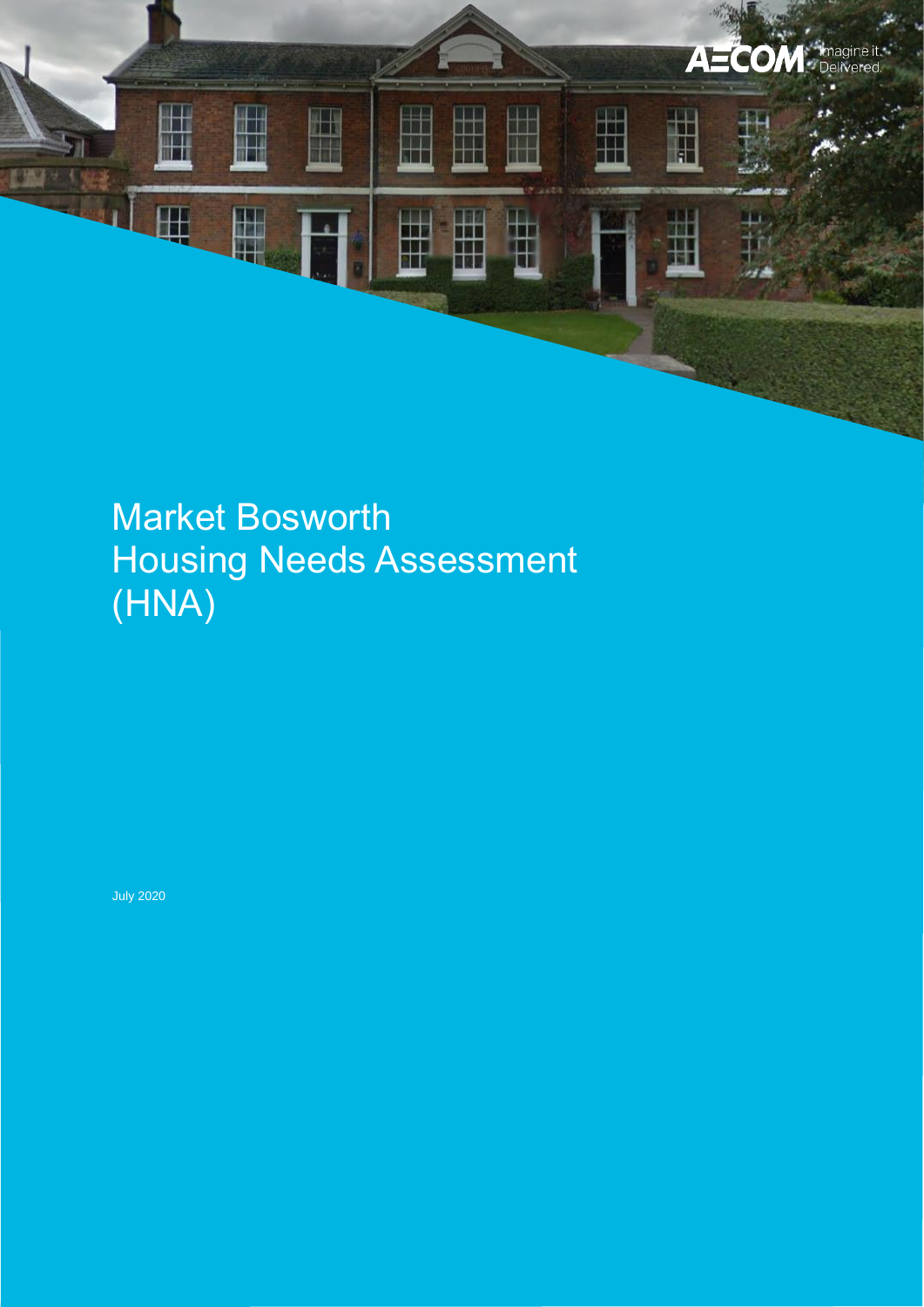## Quality information

| Prepared by                       | Checked by                      | Approved by                     |
|-----------------------------------|---------------------------------|---------------------------------|
| Paul Avery - Senior<br>Consultant | Kerry Parr - Associate Director | Kerry Parr - Associate Director |

## Revision History

| <b>Revision</b> | <b>Revision date</b> | <b>Details</b>  | Authorized | <b>Name</b>        | <b>Position</b>                                |
|-----------------|----------------------|-----------------|------------|--------------------|------------------------------------------------|
| 1               | June 2020            | Draft           | <b>PA</b>  | Paul Avery         | Senior<br>Consultant                           |
| 2               | June 2020            | Internal review | KP         | <b>Kerry Parr</b>  | Associate<br>Director                          |
| 3               | <b>July 2020</b>     | Group review    | <b>JW</b>  | John Wasteney      | Chairman,<br>Market Bosworth<br>Parish Council |
| 4               | <b>July 2020</b>     | Locality review | AO         | Annabel<br>Osborne | Neighbourhood<br><b>Planning Officer</b>       |
| 5               | <b>July 2020</b>     | Final report    | <b>PA</b>  | Paul Avery         | Senior<br>Consultant                           |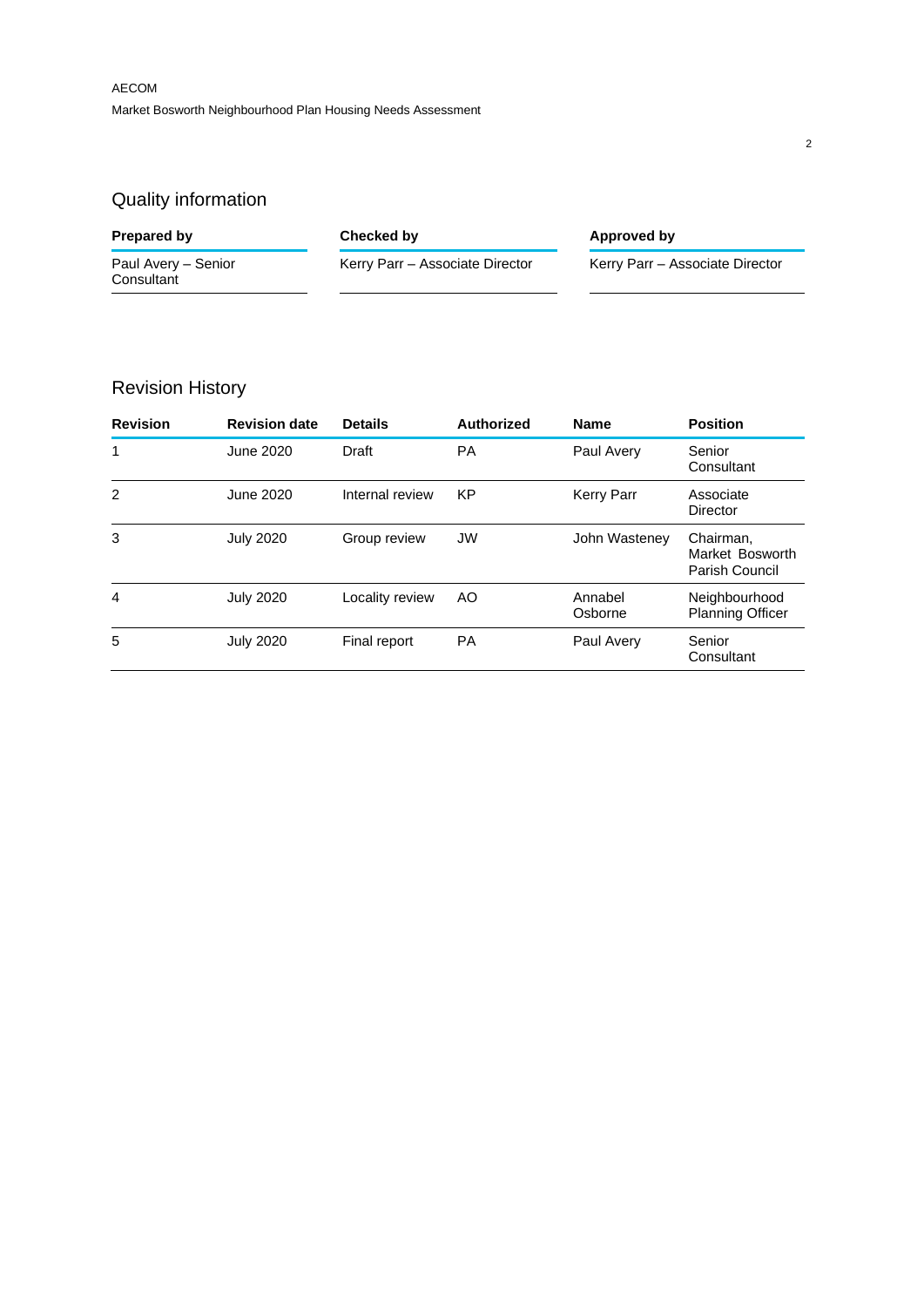AECOM Market Bosworth Neighbourhood Plan Housing Needs Assessment

#### Prepared for:

Market Bosworth Parish Council

#### Prepared by:

AECOM Aldgate Tower 2 Leman Street London  $F1$   $RFA$ aecom.com

© 2020 AECOM. All Rights Reserved.

This document has been prepared by AECOM Limited ("AECOM") in accordance with its contract with Locality (the "Client") and in accordance with generally accepted consultancy principles, the budget for fees and the terms of reference agreed between AECOM and the Client. Any information provided by third parties and referred to herein has not been checked or verified by AECOM, unless otherwise expressly stated in the document. AECOM shall have no liability to any third party that makes use of or relies upon this document.

#### **Disclaimer**

This document is intended to aid the preparation of the Neighbourhood Plan, and can be used to guide decision making and as evidence to support Plan policies, if the Qualifying Body (i.e. the neighbourhood planning group) so chooses. It is not a neighbourhood plan policy document. It is a 'snapshot' in time and may become superseded by more recent information. The Qualifying Body is not bound to accept its conclusions. If any party can demonstrate that any of the evidence presented herein is inaccurate or out of date, such evidence can be presented to the Qualifying Body at the consultation stage. Where evidence from elsewhere conflicts with this report, the Qualifying Body should decide what policy position to take in the Neighbourhood Plan and that judgement should be documented so that it can be defended at the Examination stage.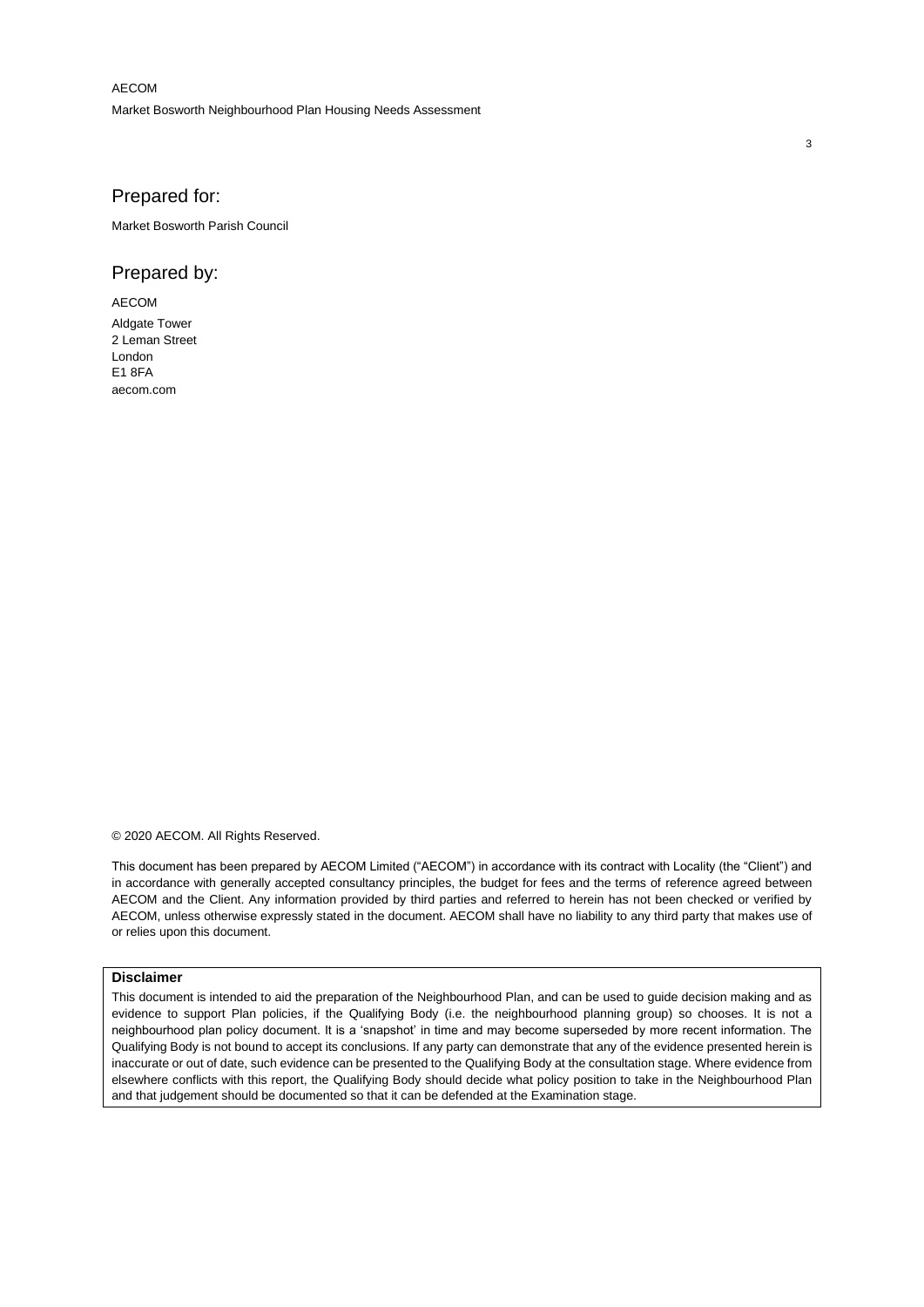## **Table of Contents**

| $\mathbf{1}$ . |       |                    |
|----------------|-------|--------------------|
| 2.             |       |                    |
|                | 2.1   |                    |
|                | 2.2   |                    |
|                | 2.2.1 |                    |
| 3.             |       |                    |
|                | 3.1   |                    |
|                | 3.1.1 |                    |
|                | 3.2   |                    |
|                | 3.2.1 |                    |
|                | 3.2.2 |                    |
| 4.             |       |                    |
|                | 4.1   | $Introduction 133$ |
|                | 4.2   |                    |
|                | 4.3   |                    |
|                | 4.4   |                    |
|                | 4.5   |                    |
| 5.             |       |                    |
|                | 5.1   |                    |
|                | 5.2   |                    |
|                |       |                    |
|                |       |                    |

 $\overline{\mathbf{4}}$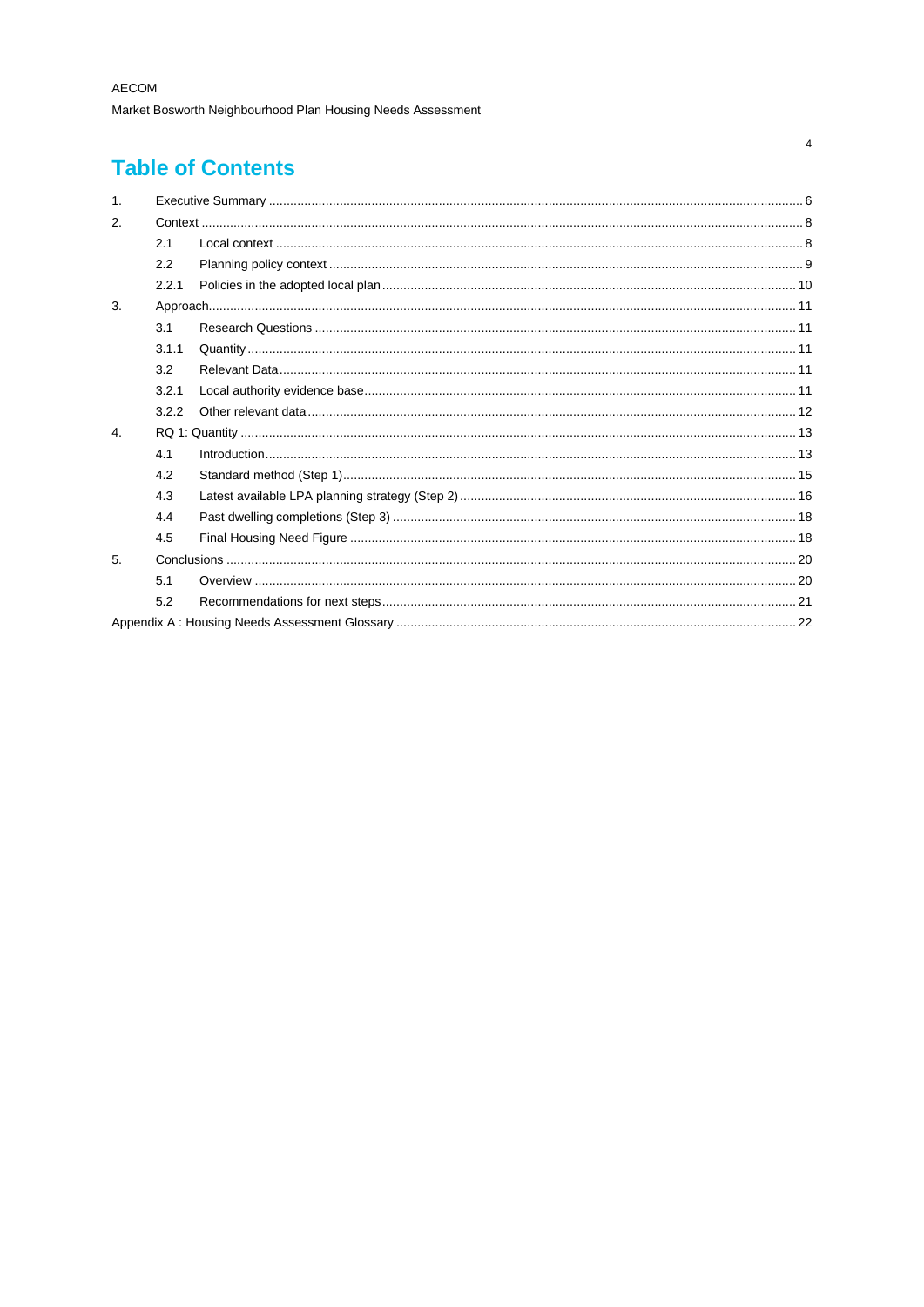#### **List of acronyms used in the text:**

| AΗ | Affordable Housing (NPPF definition) |  |  |
|----|--------------------------------------|--|--|
|----|--------------------------------------|--|--|

- AMH Affordable Market Housing
- HBBC Hinckley and Bosworth Borough Council
- HNA Housing Needs Assessment
- HNF Housing Need Figure
- Housing LIN Housing Learning and Improvement Network
- HRP Household Reference Person
- LHN Local Housing Need
- LPA Local Planning Authority
- LQAR Lower Quartile Affordability Ratio
- LTHPD Long-Term Health Problem or Disability
- MAR Median Affordability Ratio
- MBPC Market Bosworth Parish Council
- MH Market Housing
- MHCLG Ministry for Housing, Communities and Local Government (formerly DCLG)
- NA Neighbourhood (Plan) Area
- NDO Neighbourhood Development Order
- NDP Neighbourhood Development Plan
- NP Neighbourhood Plan
- NPPF National Planning Policy Framework
- ONS Office for National Statistics
- PPG Planning Practice Guidance
- PRS Private Rented Sector
- RQ Research Question
- SHLAA Strategic Housing Land Availability Assessment
- SHMA Strategic Housing Market Assessment
- VOA Valuation Office Agency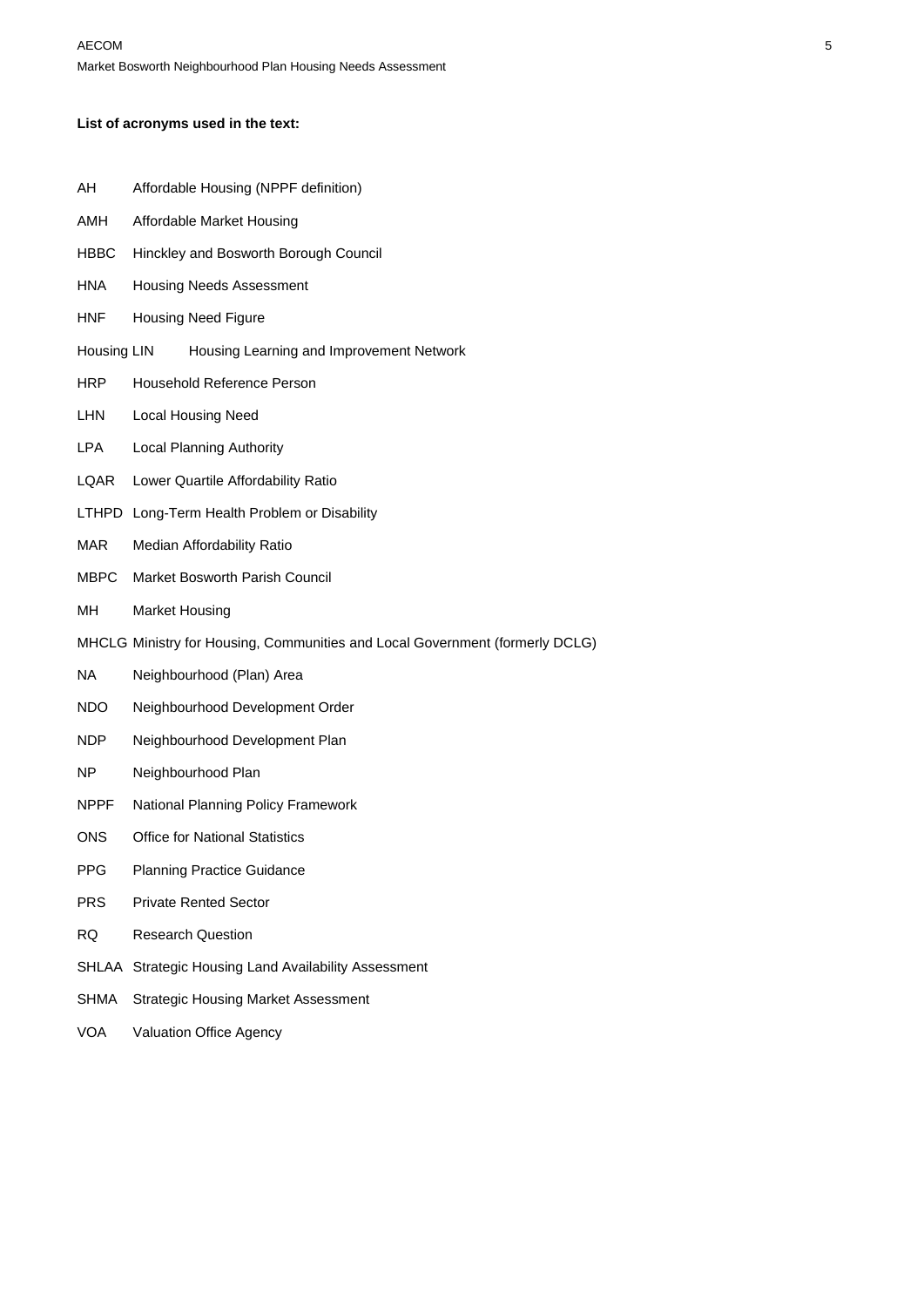## **1. Executive Summary**

- 1. The Market Bosworth Neighbourhood Plan has already been made, and is not required to be significantly updated in the near future. However, the minimum housing requirement for Market Bosworth, derived from the Hinckley and Bosworth Core Strategy 2006-2026, has effectively been invalidated because Hinckley and Bosworth Borough Council (HBBC) is unable to demonstrate an adequate supply of deliverable housing for the next five years.
- 2. Market Bosworth Parish Council (MBPC) have been advised by HBBC that the Neighbourhood Plan should include an up-to-date housing requirement if it is to remain robust and a material consideration in the determination of planning applications.
- 3. In line with its new obligations under NPPF 2019's paragraphs 65 and 66, HBBC has stated it will be providing Market Bosworth with a Housing Requirement Figure (HRF) as part of the next iteration of the borough's emerging Local Plan. However, the neighbourhood planners have asked if AECOM is able to calculate an interim Housing Needs Figure (HNF) in line with national policy and best practice, which can be included in the adopted Neighbourhood Plan to ensure that it remains robust until HBBC provides Market Bosworth with a final HRF.
- 4. Note that there is a difference between a HNF and a HRF: while a HNF is a measure of unconstrained 'need', a HRF also takes supply-side factors into account in generating a final, policy-on requirement. As such, it is possible that the HRF that will eventually supersede the HNF in this HNA will be different as a result of those additional factors.
- 5. The starting point for this calculation is the overall housing need for the borough in which Market Bosworth sits. Using the standard method for calculating housing need, as set out in Planning Practice Guidance (PPG), the Local Housing Need (LHN) figure for Hinckley and Bosworth is calculated to be 452 net additional dwellings per year.
- 6. At the time of the last Census, there were 2,097 people living in Market Bosworth, or 2% of the 105,078 people in Hinckley and Bosworth. Therefore, applying this percentage (2%) to Hinckley and Bosworth's LHN of 452 gives an indicative HNF for Market Bosworth of 9 dwellings (rounded) per annum, or 108 dwellings over the Neighbourhood Plan period 2014-2026.
- 7. This indicative HNF may, in the next step, be adjusted in light of HBBC's strategy for the pattern and scale of development across the borough. Having reviewed this spatial strategy, in which Market Bosworth is classified as a Key Rural Centre, AECOM has, however, determined that the indicative HNF cited above should not be adjusted.
- 8. This is because HBBC's spatial strategy is not quantified in such a way that it can be used to adjust the indicative HNF – a situation that is not uncommon. That said, the fact that population figures are a key consideration in HBBC's Hinckley and Bosworth's settlement hierarchy means that the baseline approach to calculating the HNF taken above – a key input to which being the proportion of Hinckley and Bosworth's population living in the Market Bosworth NA – suggests that the spatial strategy is already reflected to some degree.
- 9. The next step is to subtract any net completions of new dwellings that have occurred since the beginning of the Neighbourhood Plan period, i.e. the period between 2014 and present, as well as to consider commitments (planning permissions that are yet to be implemented).
- 10. HBBC have confirmed that there have been 16 dwelling completions in the Market Bosworth NA between 1 April 2014 and 31 March 2020 (dates align with annual monitoring periods). As of 23 June 2020, there are currently 93 dwelling commitments over the same period. AECOM recommends that commitments should not yet be discounted from the overall quantity figure; it is only once they are completed that this can take place.
- 11. After deducting the 16 completions from the HNF of 108 dwellings (over the entire Plan period), a residual HNF of 92 dwellings remains. Because six years have elapsed since the beginning of the Plan period, this residual HNF therefore equates to 15 dwellings (rounded) per year for the remainder of the Plan period to 2026.
- 12. The residual HNF of 92 dwellings would nearly be met by the number of outstanding dwelling commitments (88 dwellings). Assuming that the 8 committed dwellings are built by 2026, Market Bosworth's development needs (in terms of overall quantity, if not mix) would be met through the provision of only 4 additional homes.
- 13. The neighbourhood planners may, however, wish to allocate more homes to exceed this HNF or to insure against the eventuality that some of the 88 outstanding commitments do not get built in the timeframe of the Neighbourhood Plan.
- 14. In conclusion, this HNA recommends an overall HNF of 108 dwellings, which equates to 9 dwellings per year between 2014 and 2026, or a residual HNF of 92 dwellings, which equates to 15 (rounded) dwellings per year between 2020 and 2026. There are currently 88 outstanding dwelling commitments in the NA, which would be nearly sufficient to satisfy the total housing need identified here, leaving only 4 further homes to be required. It is, however, worth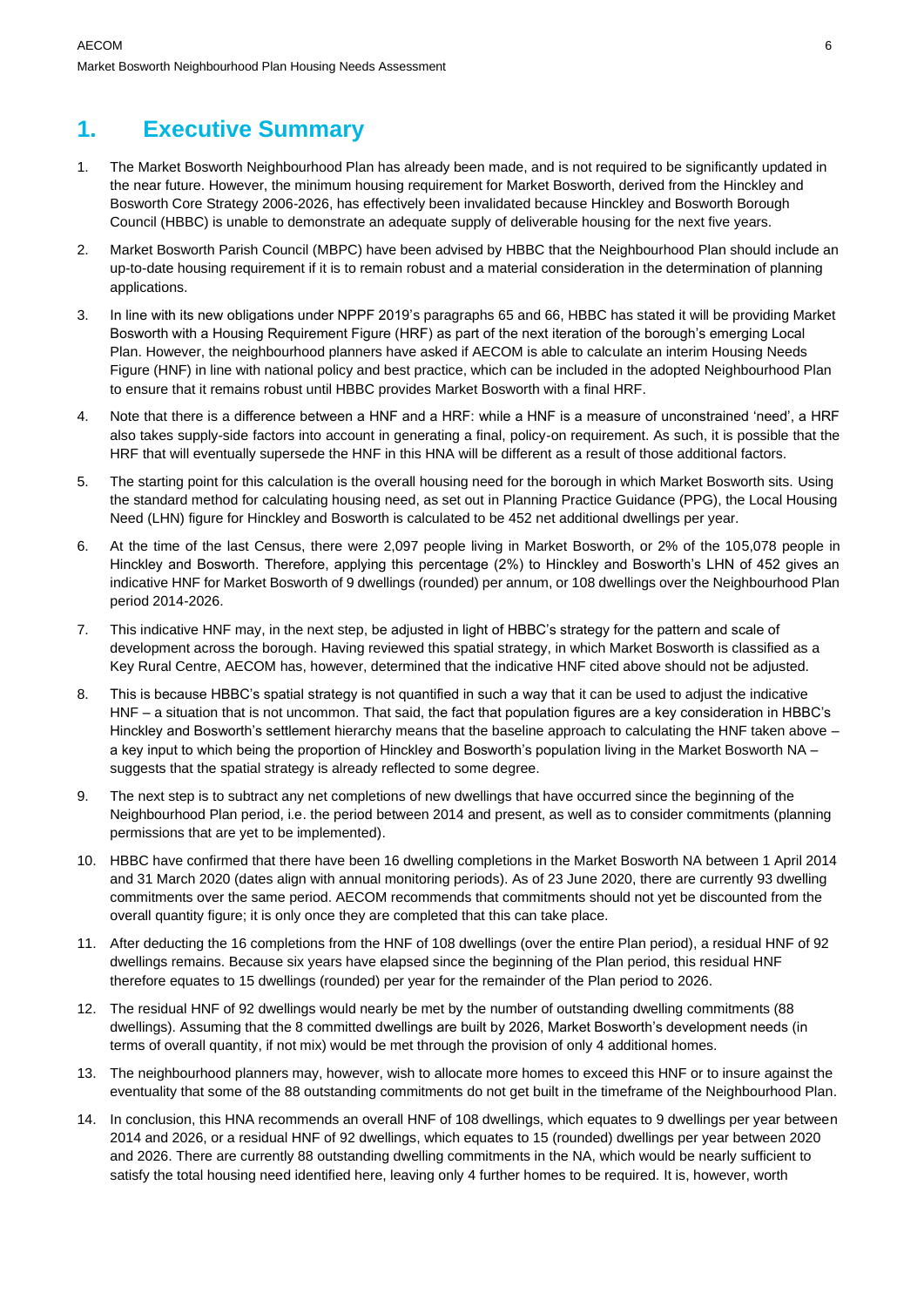caveating that quite often permissions are not implemented and so this does not guarantee they will be delivered (within the Plan period or at all).

- 15. When HBBC provides a final, official HRF it will supersede the figure provided in this HNA (if it comes to a different total). Whether the inclusion of the interim HNF constitutes a material change to the adopted Neighbourhood Plan, and whether the Plan will need to be updated again in line with HBBC's final figure when that is provided, are questions that should be answered by HBBC and are not at issue here.
- 16. Note for comparison that the potential minimum housing need for the ward of Cadeby, Carlton and Market Bosworth with Shackerstone provided in the 2019 Housing Needs Study for Hinckley and Bosworth was expressed as a range of between 14 and 18 dwellings per year depending on the demographic scenario used. Given that Market Bosworth, at 2,097 people, constitutes 60% of the wider ward's total population of 3,492 (at the time of the 2011 Census), it can be considered reasonable to assume that Market Bosworth's share of the ward's potential housing need is also approximately 60%.
- 17. This would equate to 8-11 (rounded) dwellings per year, which aligns closely with the baseline HNF calculated here of 9 dwellings per year. The Housing Needs Study states that "caution should be used when interpreting these figures, and they should not be considered as a target for any particular area". If a similar methodology is employed when HBBC provide MBPC with a final HRF for the NA, it is likely to produce a similar HNF to that identified here. That said, HBBC are also able to apply additional considerations, such as a strategy for future growth or land availability evidence, which may affect the final HRF.
- 18. The housing figure for Hinckley and Bosworth is derived from the Government's Standard Methodology and is likely to change annually as the Government publish new affordability data each year and new household projections approximately every two years. This could impact on the number of homes required in Hinckley and Bosworth and any indicative housing requirement figure provided by Hinckley and Bosworth for neighbourhood areas.
- 19. On the basis of the residual HNF of 92 identified here, it is possible to estimate the potential delivery of Affordable Housing in the Market Bosworth NA during the Plan period. Policy 15 in the Hinckley and Bosworth Local Plan 2006- 2026 requires that all sites providing 4 dwellings or more (or measuring 0.13 ha or more) outside of the Urban Area provide Affordable Housing at a rate of 40% of all housing. Assuming that 92 new dwellings come forward in Market Bosworth on sites large enough to meet the threshold described in Policy 15, approximately 37 units of Affordable Housing can be expected to be provided.
- 20. Policy 15 also goes further to set a target split, within Affordable Housing, between social rented accommodation (75%) and intermediate housing, such as shared ownership, discounted market housing and the Government's new First Homes product (25%). If this target tenure split is achieved for a total of 37 units of Affordable Housing, approximately 28 dwellings will be delivered as social rented accommodation and 9 dwellings as intermediate tenures.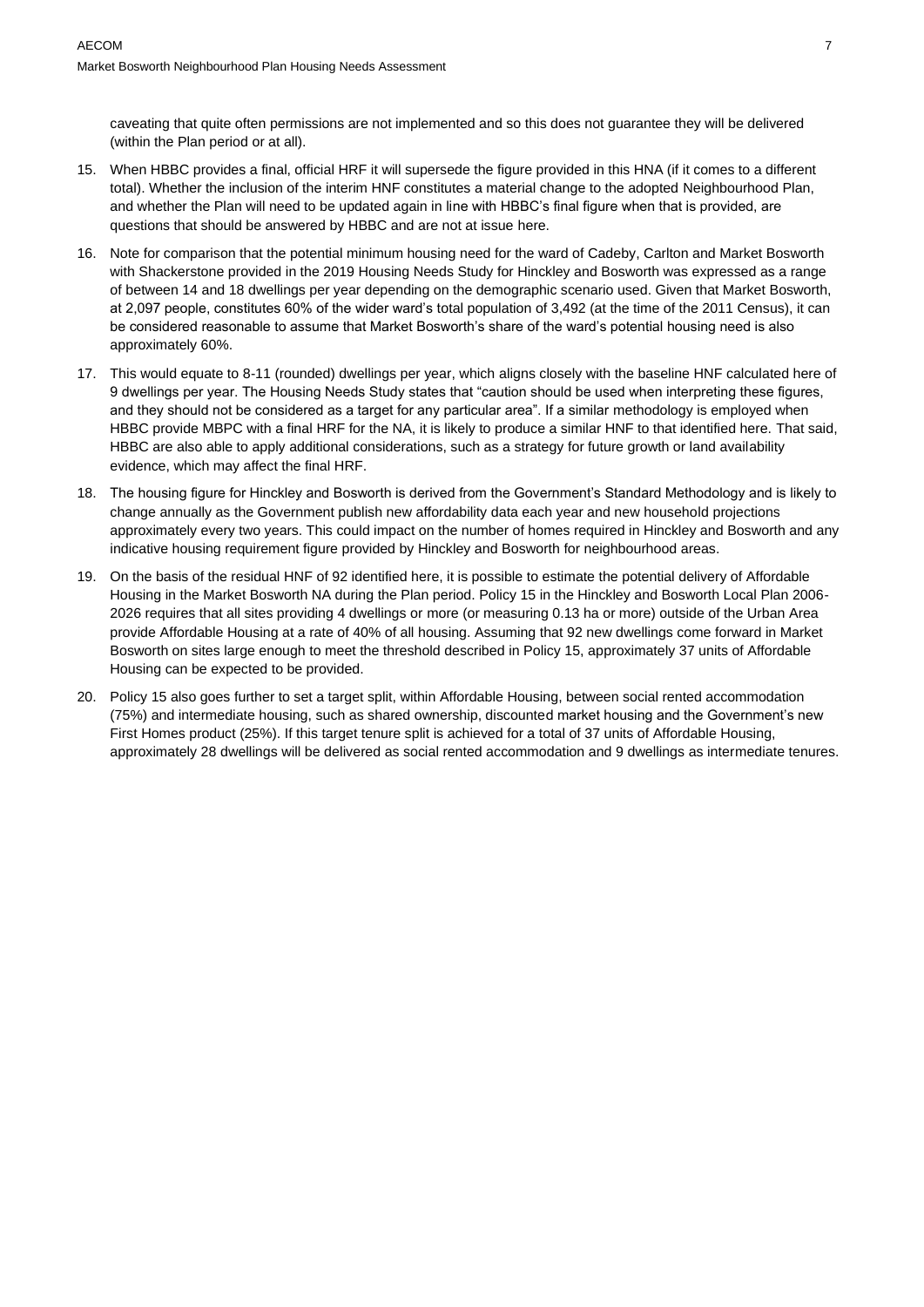## **2. Context**

### 2.1 Local context

- 21. Market Bosworth is a Neighbourhood Plan area (NA) located in the borough of Hinckley and Bosworth in Leicestershire. The NA boundary is aligned with the parish boundary of Market Bosworth, which also includes the settlement of Far Coton. The NA was designated in 2013.
- 22. The Market Bosworth Neighbourhood Plan was made in 2015, following a successful referendum in September of that year. The Plan period started in 2014 and extends to 2026, therefore comprising a planning period of 12 years.
- 23. The statistics show that the NA had a total of 2,097 residents at the time of the 2011 Census.
- 24. A map of the Plan area appears below in Figure 2-1.

#### **Figure 2-1: Map of the Market Bosworth Neighbourhood Plan area**



*Source: Market Bosworth Neighbourhood Plan 2014-2026*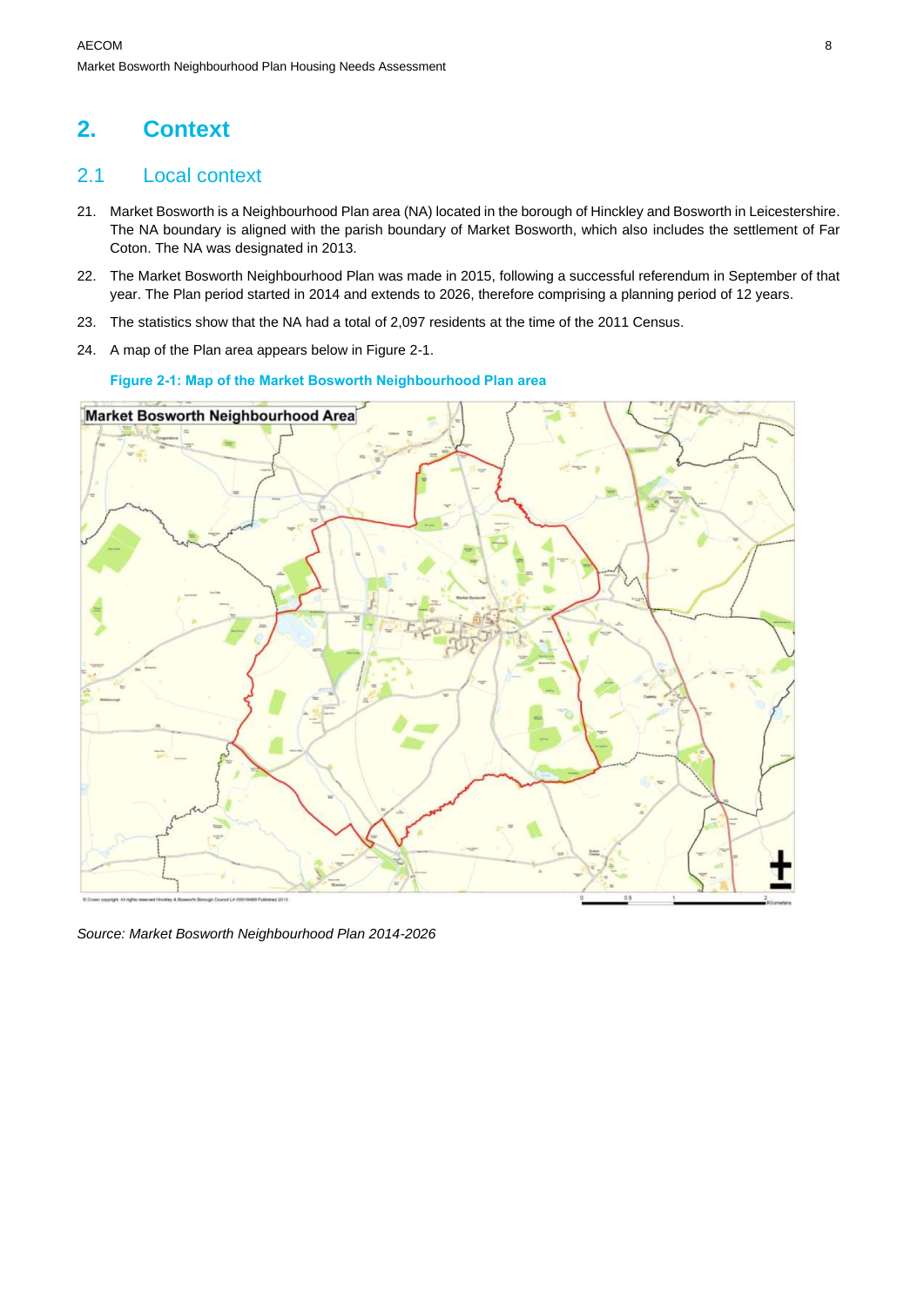## 2.2 Planning policy context

- 26. In line with the Basic Conditions<sup>1</sup> of neighbourhood planning, Neighbourhood Development Plans (NDPs) are required to be in general conformity with adopted strategic local policies.<sup>2</sup> Consequently, the relevant elements of the Local Plan are reviewed as part of this Housing Needs Assessment (HNA). Note that, because the Neighbourhood Plan policies have already been adopted and this HNA serves only to provide a housing need figure, only the Local Plan policies with relevance to this specific item have been reviewed.
- 27. In the case of Market Bosworth, the relevant local planning context is as follows:
- 28. The Hinckley and Bosworth Local Plan 2006-2026 provides the overall planning framework for the borough to 2026. It was formally adopted in December 2009 and comprises the following documents:
	- Core Strategy Development Plan Document (DPD);
	- Site Allocations and Development Management Policies DPD; and
	- Area Action Plans for 1) Hinckley Town Centre and 2) Earl Shilton and Barwell.
- 29. Hinckley and Bosworth Borough Council (HBBC) are currently in the process of preparing a new Local Plan, which will set out land allocations and planning policies for the period 2016-2036. The emerging Local Plan is currently being drafted following a scope, issues and options consultation, which was undertaken between January and February 2018.
- 30. The emerging Local Plan is expected to be published in draft form in 2020. Further consultation stages are required before the Plan reaches examination and adoption. Examination is currently anticipated for April 2021. At present no draft version of the emerging Local Plan exists in the public domain, and therefore it cannot be reviewed in this HNA.
- 31. Another important aspect of the planning context in Hinckley and Bosworth is the borough's five-year land supply position. The Residential Land Availability Monitoring Statement for 1 April 2018 – 31 March 2019 concluded that Hinckley and Bosworth requires a total of 2,400 deliverable dwellings over the five years beginning in 1 April 2019. However, the estimated deliverable supply of housing over the same period is 1,993 dwellings, leaving the borough with a shortfall of 407 dwellings during the period.
- 32. Where a Local Planning Authority (LPA) cannot demonstrate an adequate supply of specific deliverable housing sites to meet its housing need for the next five years, its planning policies may be considered out-of-date and the 'presumption in favour of sustainable development' set out in the 2019 National Planning Policy Framework (NPPF) will apply.<sup>3</sup> The presumption in favour of sustainable development, in such a case, means that permission should be granted to all development proposals in the affected area unless those proposals contravene policies in the NPPF or have clear adverse impacts that significantly and demonstrably outweigh their benefits when assessed against the NPPF. Effectively, national policy takes over from local policy, and specific Local Plan policy provisions are given less weight.
- 33. The relevance of this to the Market Bosworth Neighbourhood Plan is that the minimum housing requirement for the NA, which is derived from the Hinckley and Bosworth Core Strategy (now considered out-of-date), needs to be replaced with a new independently assessed figure for the Neighbourhood Plan to remain robust. This is discussed in further detail in the Approach section below.

<sup>3</sup> See paragraph 11 of the 2019 NPPF, available at:

<sup>1</sup> Available a[t https://www.gov.uk/guidance/neighbourhood-planning--2#basic-conditions-for-neighbourhood-plan-to-referendum](https://www.gov.uk/guidance/neighbourhood-planning--2#basic-conditions-for-neighbourhood-plan-to-referendum)

<sup>&</sup>lt;sup>2</sup> However, this does not affect the potential for the evidence base underpinning the emerging local plan to inform or form part of the evidence base for the neighbourhood plan.

[https://assets.publishing.service.gov.uk/government/uploads/system/uploads/attachment\\_data/file/810197/NPPF\\_Feb\\_2019\\_revised.pdf](https://assets.publishing.service.gov.uk/government/uploads/system/uploads/attachment_data/file/810197/NPPF_Feb_2019_revised.pdf)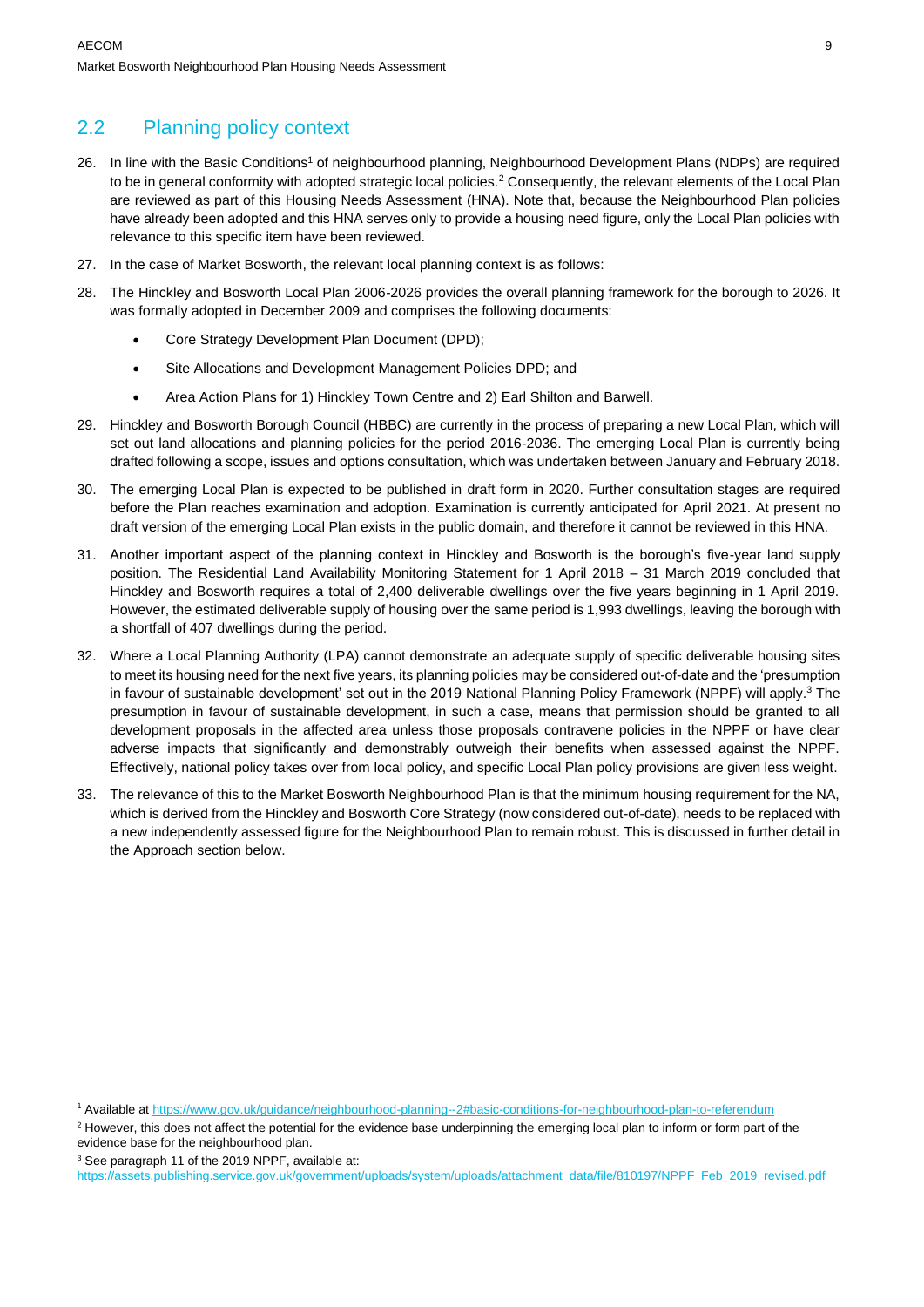#### 2.2.1 Policies in the adopted local plan<sup>4</sup>

#### **Table 2-2: Summary of Hinckley and Bosworth adopted policies having relevance to the Market Bosworth Neighbourhood Plan Housing Needs Assessment**

| <b>Policy</b>                                                                | <b>Provisions</b>                                                                                                                                                                                                                                                   |
|------------------------------------------------------------------------------|---------------------------------------------------------------------------------------------------------------------------------------------------------------------------------------------------------------------------------------------------------------------|
| Plan                                                                         | Paragraph 4.2, which cites Policy The Local Planning Authority of Hinckley and Bosworth should plan to deliver 9,000<br>13a in the East Midlands Regional new dwellings during the period 2006-2026, or 450 per annum.                                              |
| <b>Centres Stand Alone</b>                                                   | Core Strategy Policy 11: Key Rural To support local services and maintain rural population levels, land for the development<br>of a minimum of 100 new homes will be allocated. The mix of housing provided should<br>meet identified needs within Market Bosworth. |
| South of Station Road and Heath Housing provision).<br>Road, Market Bosworth | Site Allocations and Development Proposals for the site named in the policy should provide approximately 100 dwellings,<br>Management Policy SA5: Land with a density, mix and design in line with Core Strategy policies (including Affordable                     |
|                                                                              | The residual minimum housing requirement for Market Bosworth after deducting<br>existing dwelling commitments (as of September 2014) is 43 dwellings. The site<br>allocation for 100 dwellings meets the remaining minimum requirement.                             |

*Source: Hinckley and Bosworth Core Strategy, available at: [https://www.hinckley](https://www.hinckley-bosworth.gov.uk/downloads/file/487/core_strategy_adopted_document)[bosworth.gov.uk/downloads/file/487/core\\_strategy\\_adopted\\_document;](https://www.hinckley-bosworth.gov.uk/downloads/file/487/core_strategy_adopted_document)* 

*Hinckley and Bosworth Site Allocations and Development Management DPD, available at: [https://www.hinckley](https://www.hinckley-bosworth.gov.uk/downloads/file/5295/site_allocations_and_development_management_policies_dpd_-_adopted_july_2016)[bosworth.gov.uk/downloads/file/5295/site\\_allocations\\_and\\_development\\_management\\_policies\\_dpd\\_-\\_adopted\\_july\\_2016](https://www.hinckley-bosworth.gov.uk/downloads/file/5295/site_allocations_and_development_management_policies_dpd_-_adopted_july_2016)*

*East Midlands Regional Strategy, available at: [https://www.northamptonshire.gov.uk/councilservices/environment-and](https://www.northamptonshire.gov.uk/councilservices/environment-and-planning/planning/planning-policy/strategic-land-use-planning/documents/PDF%20Documents/East_Midlands_Regional_Plan2.pdf)[planning/planning/planning-policy/strategic-land-use](https://www.northamptonshire.gov.uk/councilservices/environment-and-planning/planning/planning-policy/strategic-land-use-planning/documents/PDF%20Documents/East_Midlands_Regional_Plan2.pdf)[planning/documents/PDF%20Documents/East\\_Midlands\\_Regional\\_Plan2.pdf](https://www.northamptonshire.gov.uk/councilservices/environment-and-planning/planning/planning-policy/strategic-land-use-planning/documents/PDF%20Documents/East_Midlands_Regional_Plan2.pdf)*

<sup>4</sup> Note that only those policies considered relevant to this Housing Needs Assessment have been reviewed, and that the policies reviewed may have been edited for relevance and/or clarity. As such, this summary of relevant policies should not be considered a full summary of the Local Plan in question.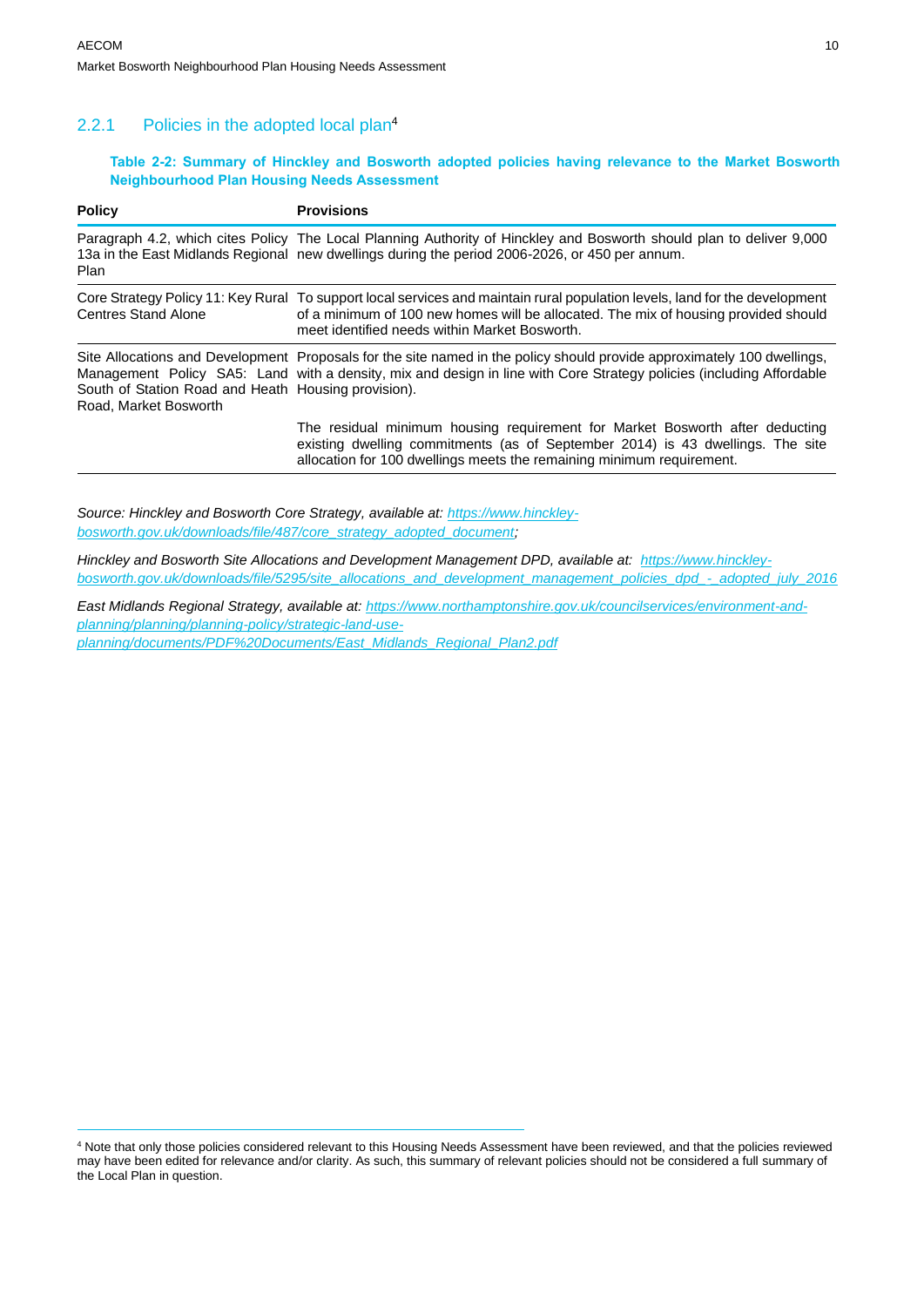## **3. Approach**

### 3.1 Research Questions

- 34. Research Questions, abbreviated to 'RQ;' are formulated at the start of the project through discussion with the neighbourhood group. They serve to direct the research and provide the structure for the HNA.
- 35. The RQ relevant to this study, as discussed and agreed with Market Bosworth Parish Council (MBPC), is set out below.

### 3.1.1 Quantity

- 36. The Market Bosworth Neighbourhood Plan has already been made, and is not required to be significantly updated in the near future. However, the minimum housing requirement for Market Bosworth, derived from the Hinckley and Bosworth Core Strategy 2006-2026, has effectively been invalidated because HBBC is unable to demonstrate an adequate supply of deliverable housing for the next five years.
- 37. MBPC have been advised by HBBC that the Neighbourhood Plan should include an up-to-date housing requirement if it is to remain robust and a material consideration in the determination of planning applications in the NA.
- 38. In line with its new obligations under NPPF 2019's paragraphs 65 and 66, HBBC has stated it will be providing Market Bosworth with a Housing Requirement Figure (HRF) as part of the next iteration of the borough's emerging Local Plan. However, the neighbourhood planners have asked if AECOM is able to calculate an interim Housing Needs Figure (HNF) in line with national policy and best practice, which can be included in the adopted Neighbourhood Plan to ensure that it remains robust until HBBC provides Market Bosworth with a final HRF (see paragraph 50 for definitions).
- 39. When HBBC provides this final HRF it will supersede the figure provided in this HNA (if it comes to a different total). Whether the inclusion of the interim HNF constitutes a material change to the adopted Neighbourhood Plan, and whether the Plan will need to be updated again in line with HBBC's final figure when that is provided, are questions that should be answered by HBBC and are not at issue in this document.
- 40. With all this in mind, an appropriate RQ for this study is as follows:

#### *RQ 1: What quantity of housing in the Neighbourhood Area should be planned for over the Plan period?*

### 3.2 Relevant Data

#### 3.2.1 Local authority evidence base

- 41. It is appropriate for neighbourhood planners to refer to existing needs assessments prepared by the LPA as a starting point. As Market Bosworth Neighbourhood Area is located within Hinckley and Bosworth's planning area, we therefore turned to the relevant housing needs evidence for the borough. This includes:
	- Housing and Economic Development Needs Assessment for the Leicester and Leicestershire Authorities, published in January 2017; and
	- Housing Needs Study for Hinckley and Bosworth Borough Council, published in November 2019.<sup>5</sup>
- 42. The latter puts forward an assessment of the future housing need per annum for Market Bosworth under two scenarios. The two estimates, based on different demographic scenarios, are 14 and 18 dwellings per annum.
- 43. However, these assessments relate to a wider area than Market Bosworth alone. The NA has been grouped together with Cadeby, Carlton and Shackerstone in the Housing Needs Study. AECOM understands that these settlements together represent the ward of Cadeby, Carlton and Market Bosworth with Shackerstone. As such, this cannot serve as the Housing Requirement Figure (HRF) for the Market Bosworth NA alone. The study does, however, provide a useful benchmark for various steps in the calculation undertaken here and will be reviewed as a cross-check.
- 44. Because no new or amended housing policies are under consideration for the Market Bosworth Neighbourhood Plan, the other LPA evidence (for example, relating to the need for various types, sizes and tenures of housing) has not been reviewed or reproduced in this HNA.

<sup>&</sup>lt;sup>5</sup> Available at: https://www.hinckley-bosworth.gov.uk/downloads/file/6849/housing\_needs\_study\_nov\_2019.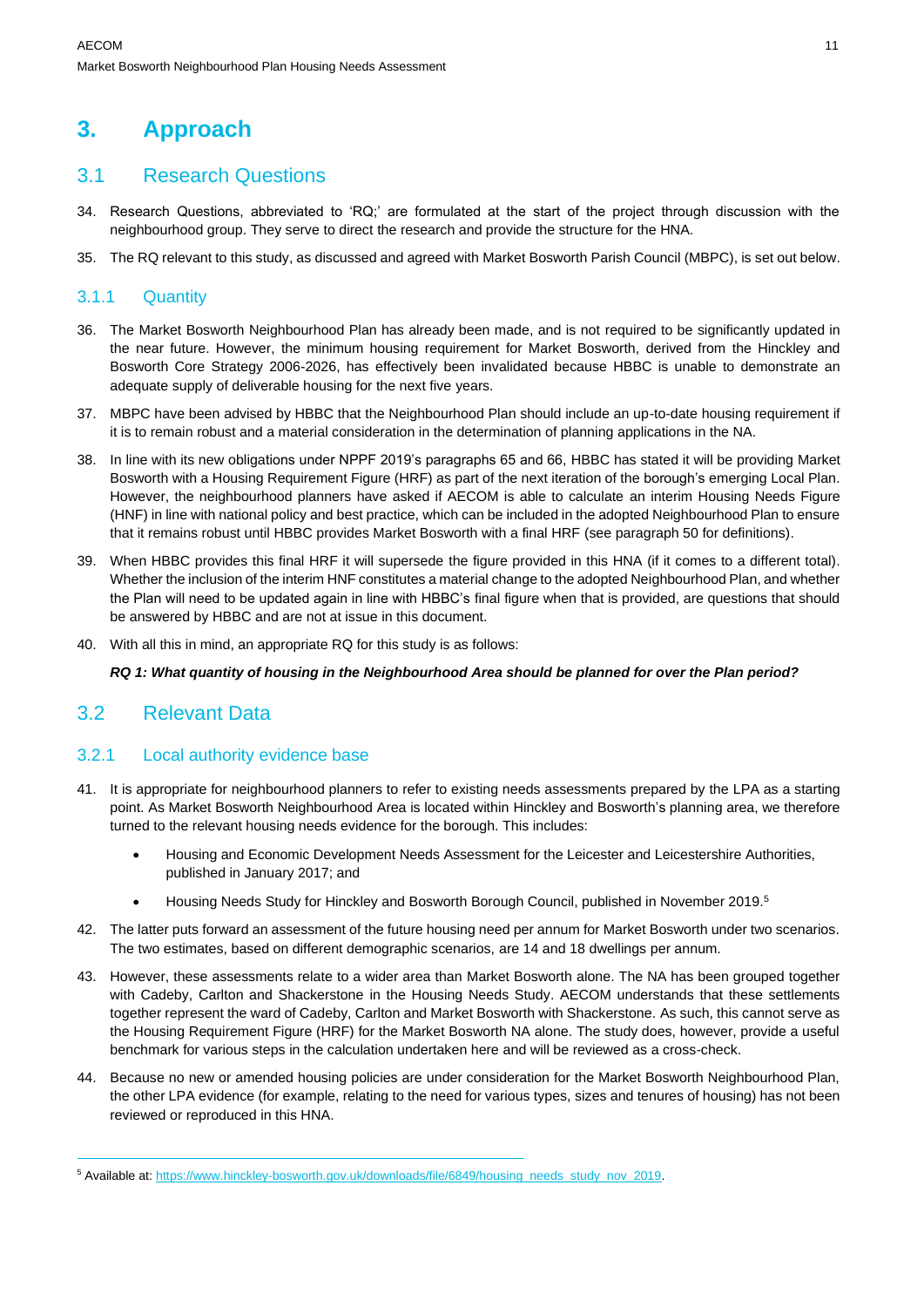### 3.2.2 Other relevant data

45. Because of the limited scope of this HNA, it relies primarily on data from the Census 2011, in addition to 2014-based household projections, with reference to the housing need work undertaken at borough-level, described above. Beyond this, no other data sources have been drawn upon.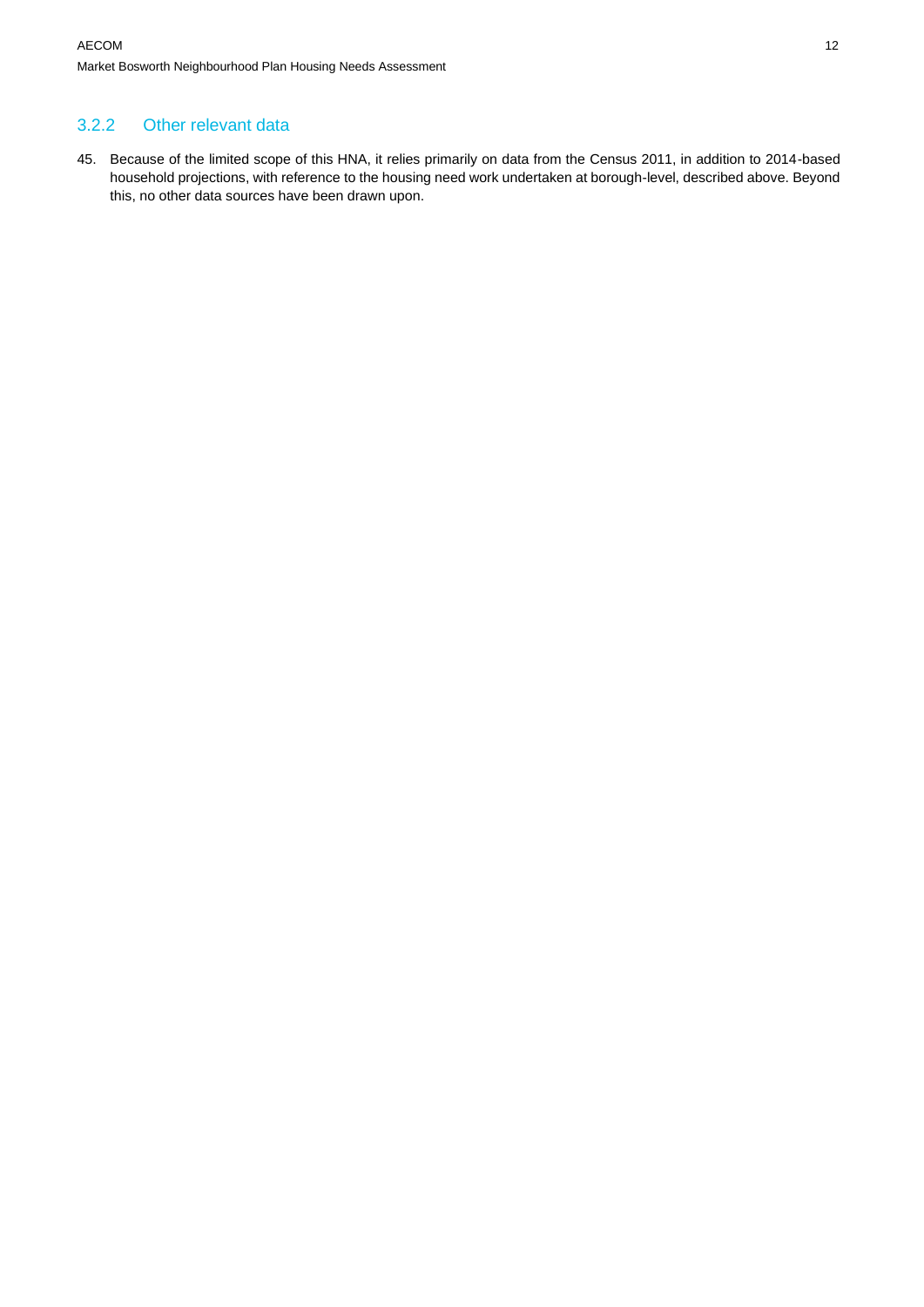## **4. RQ 1: Quantity**

#### *RQ 1: What quantity of housing in the Neighbourhood Area should be planned for over the Plan period?*

### 4.1 Introduction

- 46. The 2019 NPPF (paragraph 65) states that strategic policy-making authorities "should establish a housing requirement figure for their whole area which shows the extent to which their identified housing need (and any needs that cannot be met within neighbouring areas) can be met over the Plan period. Within this overall requirement, strategic policies should also set out a housing requirement for designated neighbourhood areas which reflects the overall strategy for the pattern and scale of development and any relevant allocations".
- 47. NPPF paragraph 66 states that "Where it is not possible to provide a requirement figure for a neighbourhood area $^6$  the local planning authority should provide an indicative figure, if requested to do so by the neighbourhood planning body". This 'indicative' figure should (amongst other things) "take into account factors such as the latest evidence of local housing need, the population of the neighbourhood area and the most recently available planning strategy of the planning authority."<sup>7</sup>
- 48. Given that the minimum housing requirement figure for Market Bosworth provided in the Hinckley and Bosworth Core Strategy has been called into question, there is the potential to calculate an objectively assessed Housing Need Figure (HNF) for the Neighbourhood Plan area.
- 49. In calculating this HNF, it should be noted that paragraphs 65 and 66 place specific obligations on strategic or local planning authorities and no other parties (i.e. AECOM is not obliged to follow directly paragraphs 65 and 66). That said, AECOM's calculation will be of most use as a starting point, both to the neighbourhood group and to the LPA, if it can seek to mirror the NPPF suggested approach as closely as possible, and so this is the reasonable approach that has been taken.
- 50. The Planning Practice Guidance<sup>8</sup> states that "Housing need is an unconstrained assessment of the number of homes needed in an area. Assessing housing need is the first step in the process of deciding how many homes need to be planned for. It should be undertaken separately from assessing land availability, establishing a housing requirement figure and preparing policies to address this such as site allocations".
- 51. A housing need figure is a 'policy-off' figure. This means that, while it takes account of the factors set out paragraph 66 of the NPPF and dwelling completions over the course of the Plan period, it is an expression of total housing demand unconstrained by the limits of the land available to build on. It is also unconstrained by the impact of policies that either facilitate or obstruct development. A policy-off figure can then be reviewed in light of further evidence including environmental constraints, land availability, relevant Local and Neighbourhood Plan objectives and policies, to formulate a 'policy-on' Neighbourhood Plan housing requirement figure.
- 52. This is the difference between a HNF and a HRF: while a HNF is a measure of unconstrained 'need', a HRF also takes supply-side factors into account in generating a final, policy-on requirement. As such, it is possible that the HRF that will eventually supersede the HNF in this HNA will be different as a result of those additional factors.
- 53. The HNF is estimated using a four-step approach seeking to reflect to the maximum extent the 2019 NPPF and Planning Practice Guidance (PPG) advice. This is set out in the box overleaf.

<sup>&</sup>lt;sup>6</sup> For example, this could be where a neighbourhood area has been designated at a late stage in the strategic policy-making process, or after strategic policies have been adopted; or in instances where strategic policies for housing are out of date.

<sup>7</sup> NPPF, paragraph 66, available at<https://www.gov.uk/government/publications/national-planning-policy-framework--2>

<sup>&</sup>lt;sup>8</sup> Paragraph: 001 Reference ID: 2a-001-20190220 at [https://www.gov.uk/guidance/housing-and-economic-development-needs](https://www.gov.uk/guidance/housing-and-economic-development-needs-assessments)**[assessments](https://www.gov.uk/guidance/housing-and-economic-development-needs-assessments)**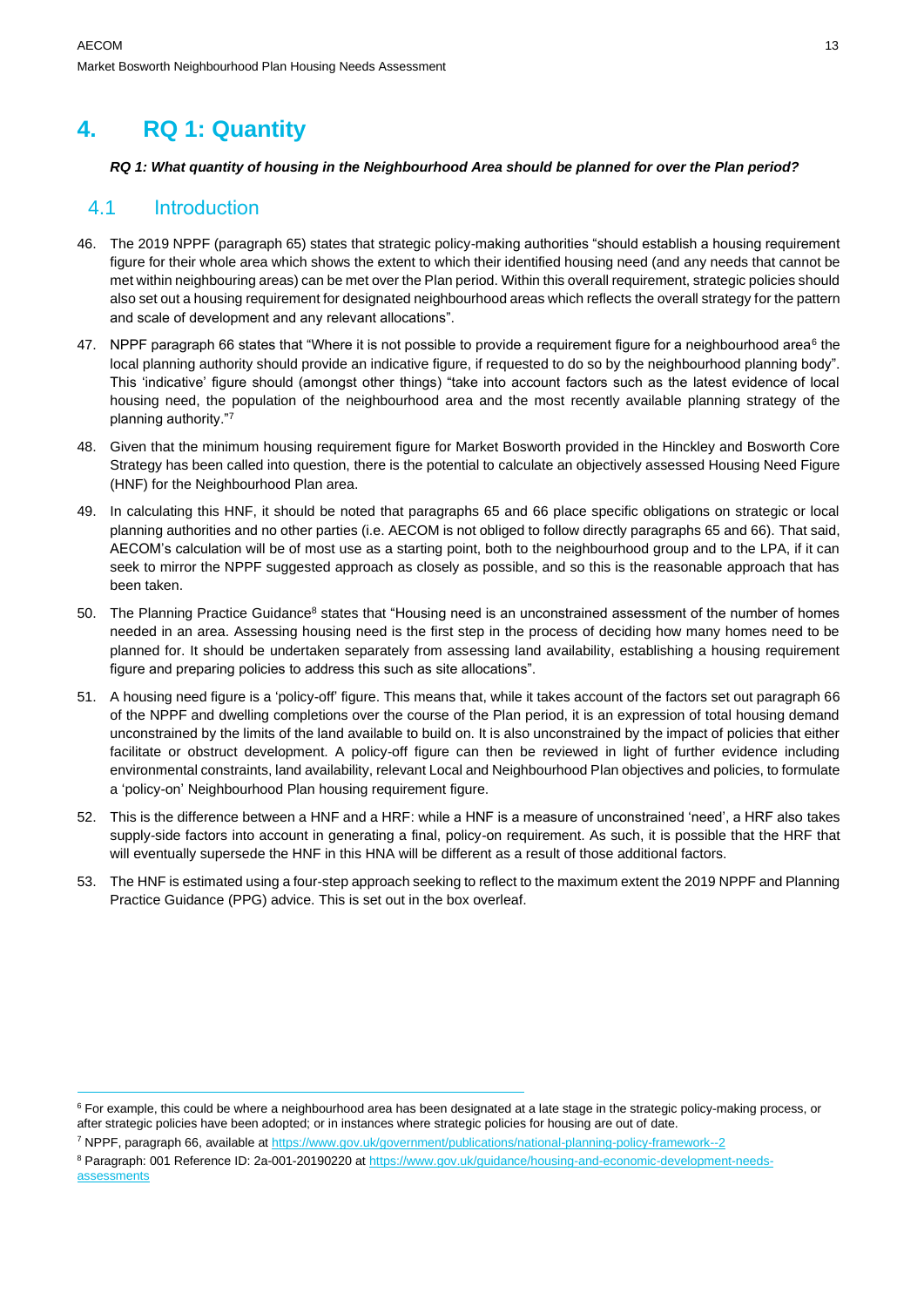#### **Step 1: "the population of the neighbourhood area"**

The HNF for the Neighbourhood Plan area should take as its starting point the housing target for the Local Planning Authority (LPA) in which it sits. The baseline for our calculation for NA is therefore a share of the current LPA Local Housing Need (LHN) figure that reflects the share of the LPA population living in the Plan area.

NPPF requires Local Authorities, and anyone calculating LHN in their place, to use the standard method.<sup>9</sup> This calculation takes the most recent MHCLG-approved household population projection for the LPA, applies to it an uplift based on the most recent ONS affordability ratio for that area, and then applies a cap to that number if certain conditions are met.

#### **Step 2: "most recently available planning strategy of the planning authority"**

The NPPF guidance then states that the initial HNF for neighbourhood plans should reflect "the overall strategy for the pattern and scale of development and any relevant allocations,"10 and "the most recently available planning strategy of the local planning authority."<sup>11</sup>

This means introducing Local Authority spatial policy, housing targets, and assessments of housing need at different scales to estimate a more locally appropriate proportion of the LPA housing target that should be provided in NA. This will often result in a slightly different figure to that produced in Step 1.

#### **Step 3: Dwelling completions**

Next, any dwellings that have already been completed over the Plan period to the present date should be deducted from the total in order to provide a HNF for the remainder of the Plan period and an annual HNF that reflects past under- or over-delivery. While it is appropriate to consider existing commitments (i.e. dwellings with planning permission, but not yet completed) at this point, they should not be deducted from the total until they are completed.

#### **Step 4: the Local Planning Authority**

The NPPF makes it clear that the LPA should provide housing numbers to designated neighbourhood planning areas within their area where requested to do so. To this extent, AECOM is performing a similar role to that required of the LPA in providing a HNF to the Neighbourhood Plan area. With this in mind, it is important the group share the HNF and underlying methodology once they have received the final version of this document with the LPA to seek confirmation it is aligned with their current planning strategy, in particular those circumstances which may justify an uplift to the HNF set out in PPG.<sup>12</sup>

54. Employing this methodology, the HNF for the Neighbourhood Area may be calculated as follows:

<sup>9</sup> <https://www.gov.uk/guidance/housing-and-economic-development-needs-assessments>

<sup>10</sup> NPPF, paragraph 65.

 $11$  Ibid.

<sup>&</sup>lt;sup>12</sup> Paragraph: 010 Reference ID: 2a-010-20190220, at [https://www.gov.uk/guidance/housing-and-economic-development-needs](https://www.gov.uk/guidance/housing-and-economic-development-needs-assessments)[assessments](https://www.gov.uk/guidance/housing-and-economic-development-needs-assessments)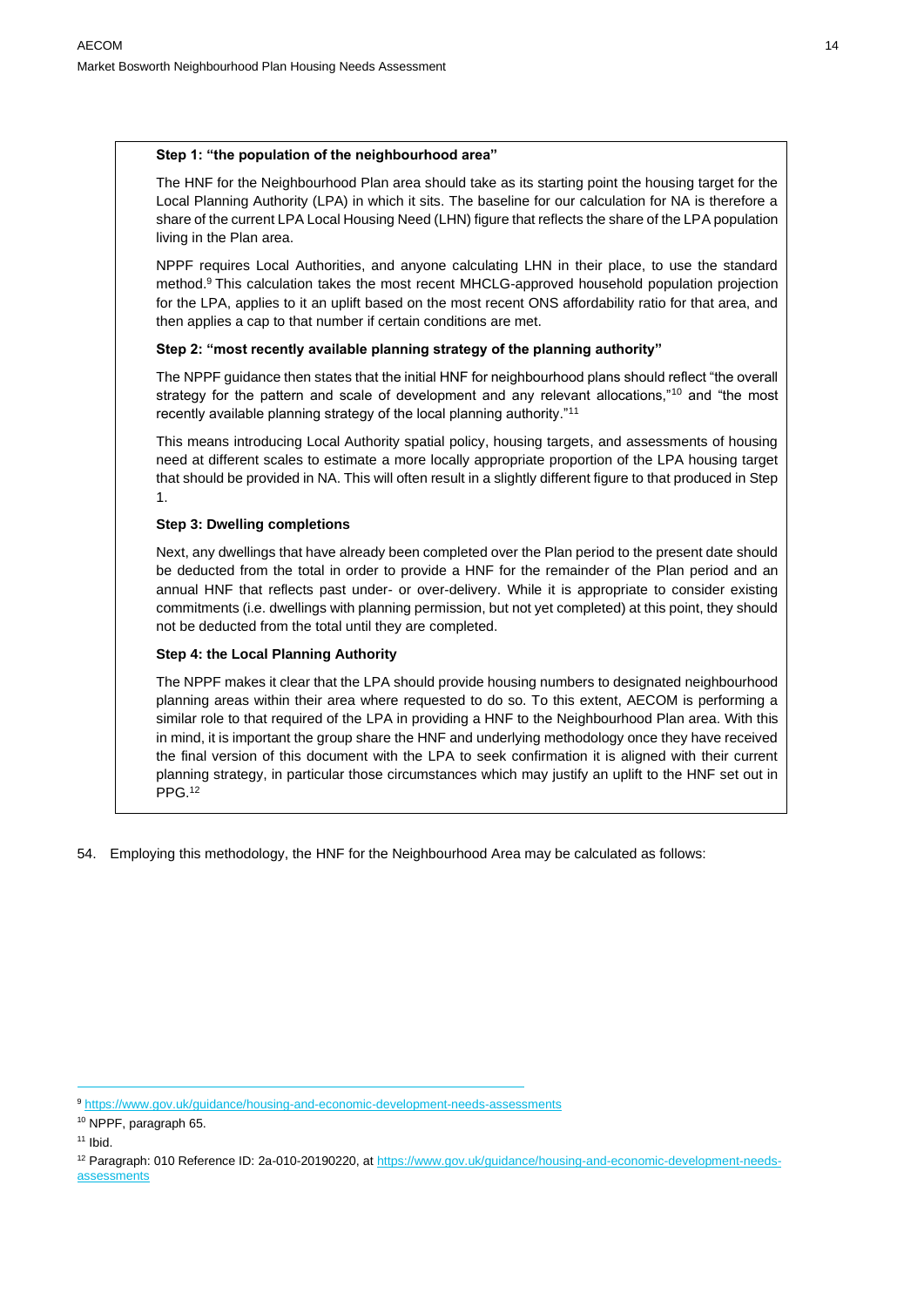## 4.2 Standard method (Step 1)

- 55. Firstly, the Local Housing Need (LHN) for the LPA is calculated using the standard method outlined in Planning Policy Guidance, before taking the population of the Neighbourhood Plan area, and calculating the proportion of the total population of the LPA area that it represents. This percentage will then be used to determine the share of the LPA target that should be apportioned to the Neighbourhood Plan area as a baseline step.
- 56. The Hinckley and Bosworth LHN figure, using the standard method, is calculated as follows<sup>13</sup>:
- 57. **Stage one** is to set the baseline, by calculating the projected average annual household growth in Hinckley and Bosworth over a 10-year period, beginning with the current year, using the most recent ONS household projections:
	- According to Hinckley and Bosworth's 2014-based household projection, the projected number of households in 2020 is 48,985, and the projected number of households in 2030 is 52,762. Total household growth is therefore projected to be 3,777 between 2020 and 2030. This equates to an annual average of 378 (rounded) households. This equates to a baseline need for 378 dwellings per year in Hinckley and Bosworth.
- 58. **Stage two** is to adjust this annual average using the most recent ONS median workplace-based affordability ratios,<sup>14</sup> which provide the ratio of house prices to earnings in various geographies. For each 1% increase in the ratio above 4, projected household growth should be increased by a quarter of a percent:
	- Hinckley and Bosworth's 2019 median affordability ratio is 7.13. Using the formula outlined in PPG to calculate the adjustment factor<sup>15</sup> results in an adjustment factor of 1.196, and therefore an adjusted minimum annual housing need figure of 452 dwellings (rounded).
- 59. **Stage three** is to apply a cap which limits the magnitude of increase (Stage two adjustment) an LPA can face. How this is calculated depends on the current status of relevant strategic policies for housing. There are two options depending on whether those policies were adopted within the last five years or are older:
	- Option 1: where the relevant strategic policies were adopted within the last five years (at the point of making the calculation), the LHN is capped at 40% above the average annual housing requirement figure set out in the existing policies. This also applies where the relevant strategic policies have been reviewed by the authority within the 5-year period and have been found not to require updating.
	- Option 2: where the relevant strategic policies for housing were adopted more than 5 years ago (at the point of making the calculation), the LHN is capped at 40% above whichever is the higher of:

a) The annual average projected household growth for the area over the 10-year period identified in Stage one above; or

b) The average annual housing requirement figure set out in the most recently adopted strategic policies (if a figure exists).

- The relevant strategic policy in this case is provided in the East Midlands Regional Plan (adopted 2009) rather than the Hinckley and Bosworth Local Plan. The East Midlands Regional Plan (Policy 13a and quoted in the Hinckley and Bosworth Core Strategy (paragraph 4.2)) requires 9,000 homes to be built in Hinckley and Bosworth between 2006 and 2026. As neither this document nor the Local Plan was adopted within the last five years, the second option above is applied.
- For a) the average annual projected household growth is 378, as identified above.
- For b) the housing requirement figure for Hinckley and Bosworth in the East Midlands Regional Plan is 9,000 dwellings over a 20-year period. This equates to an annual average of 450 dwellings.
- Thus, the cap is applied to b) and not a). A cap of 40% above 450 is 630 dwellings.
- The cap of 630 dwellings is higher than the Stage two figure of 452 dwellings, and therefore does not limit the

<sup>&</sup>lt;sup>13</sup> Paragraph: 004 Reference ID: 2a-004-20190220, at [https://www.gov.uk/guidance/housing-and-economic-development-needs](https://www.gov.uk/guidance/housing-and-economic-development-needs-assessments)**[assessments](https://www.gov.uk/guidance/housing-and-economic-development-needs-assessments)** 

<sup>14</sup> Available at

[https://www.ons.gov.uk/peoplepopulationandcommunity/housing/datasets/ratioofhousepricetoworkplacebasedearningslowerquartileandme](https://www.ons.gov.uk/peoplepopulationandcommunity/housing/datasets/ratioofhousepricetoworkplacebasedearningslowerquartileandmedian) [dian](https://www.ons.gov.uk/peoplepopulationandcommunity/housing/datasets/ratioofhousepricetoworkplacebasedearningslowerquartileandmedian)

<sup>&</sup>lt;sup>15</sup> Paragraph: 004 Reference ID: 2a-004-20190220, at [https://www.gov.uk/guidance/housing-and-economic-development-needs](https://www.gov.uk/guidance/housing-and-economic-development-needs-assessments)[assessments](https://www.gov.uk/guidance/housing-and-economic-development-needs-assessments)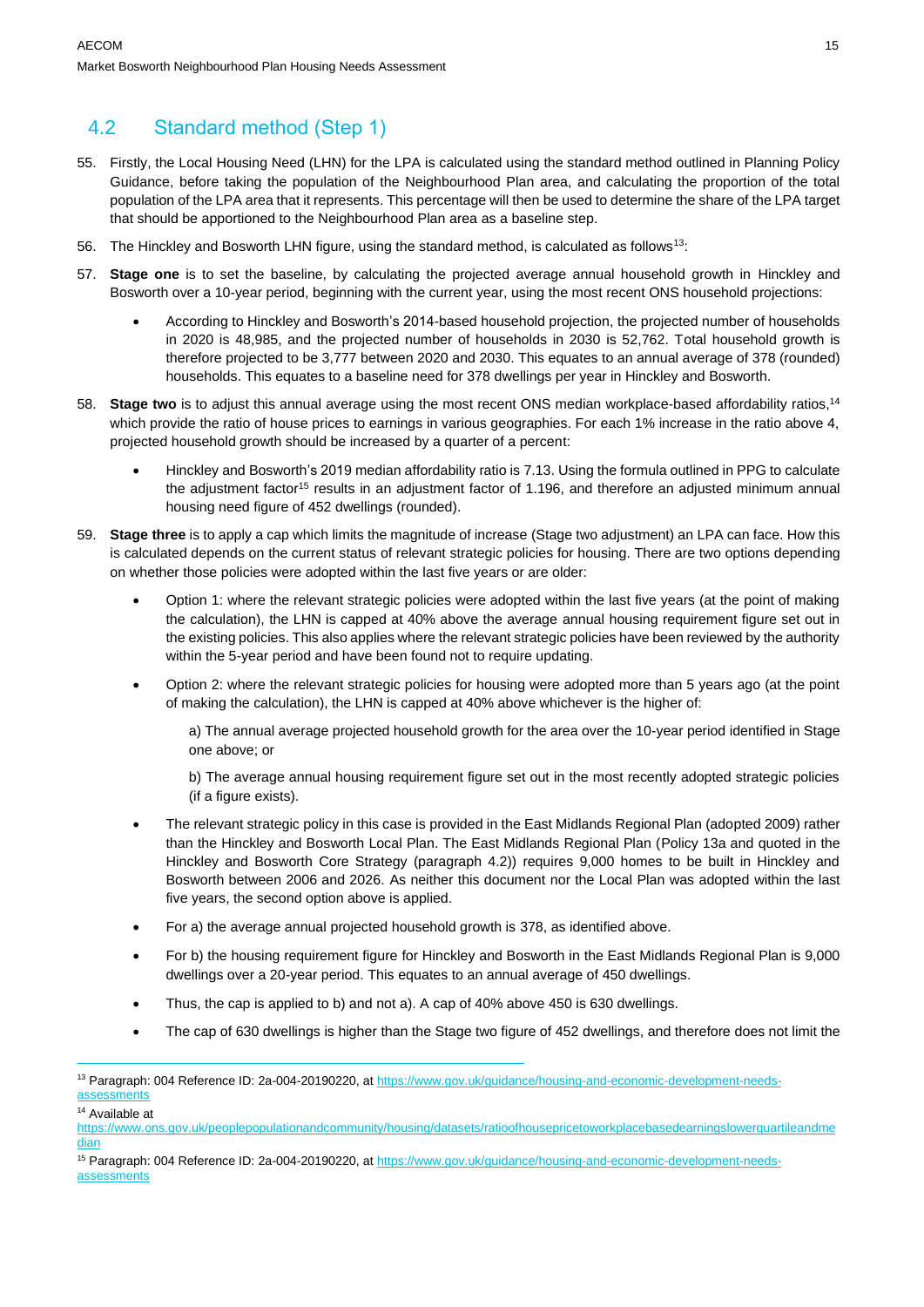adjustment for affordability. The minimum LHN for Hinckley and Bosworth therefore remains 452 net additional dwellings per year.

- 60. Note, for comparison, that the 2019 Housing Needs Study for Hinckley and Bosworth calculated the borough's LHN to be 457 net additional dwellings. The figures are very close, which validates the approach taken. The slight difference is explained by the base year used, which determines the projected annual household growth rate. The calculation in this HNA uses a base year of 2020 rather than 2019, and can therefore be considered more up-to-date.
- 61. Having derived Hinckley and Bosworth's LHN, we now calculate Market Bosworth's share of that target, by determining what proportion of Hinckley and Bosworth's population currently reside in Market Bosworth and applying that percentage to Hinckley and Bosworth's LHN.
- 62. At the time of the last Census, there were 2,097 people living in Market Bosworth, or 2% of the 105,078 people in Hinckley and Bosworth. Therefore, applying this percentage (2%) to Hinckley and Bosworth's LHN of 452 gives an indicative HNF for Market Bosworth of 9 dwellings (rounded) per annum, or 108 dwellings over the Neighbourhood Plan period 2014-2026.

## 4.3 Latest available LPA planning strategy (Step 2)

- 63. However, as stated in NPPF guidance, it is important to acknowledge the relevant policies in the most recently available development plan document for the LPA. Those policies should reflect the overall strategy for the pattern and scale of development and any relevant allocations. This requires producing a HNF for the NA that takes into account the Local Authority's spatial strategy, and therefore may differ from the initial HNF calculated above.
- 64. In Hinckley and Bosworth, the relevant document is the Hinckley and Bosworth Core Strategy, which in turn makes reference to the East Midlands Regional Plan. The Core Strategy states that:

"In conformity with the East Midlands Regional Plan, the majority of this development will be accommodated in and around the Hinckley sub regional centre within the key urban area of the borough through sustainable amendments to the settlement boundary and two Sustainable Urban Extensions. A proportion will also be distributed to the rural areas of the borough to accommodate their particular development needs."<sup>16</sup>

65. This summary effectively encapsulates Policy 3 in the East Midlands Regional Plan. It is worth reproducing that policy in full (see Figure 4-1 overleaf).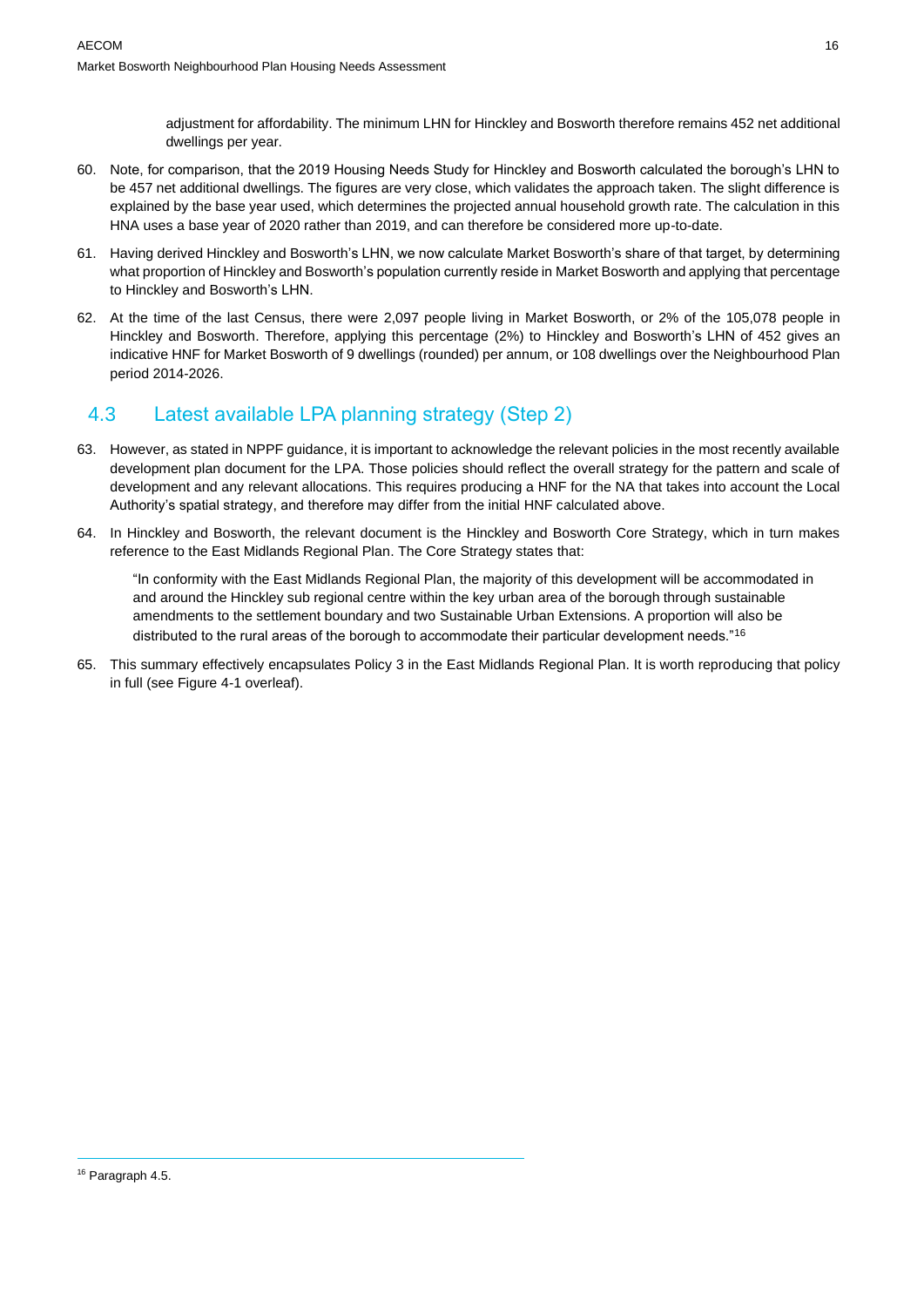#### **Figure 4-1: Policy 3 in the East Midlands Regional Plan**

#### **Policy 3**

#### **Distribution of New Development**

Development and economic activity should be distributed on the following basis:

a) new development will be concentrated primarily in and adjoining the Region's five Principal Urban Areas (PUAs), the built up areas centred on Derby, Leicester, Lincoln, Northampton and Nottingham;

b) significant levels of new development should also be located in the three growth towns of Corby, Kettering and Wellingborough;

c) appropriate development of a lesser scale should be located in the Sub-Regional Centres (SRCs), i.e.in the:

- Eastern Sub-area: Boston, Grantham and Spalding;
- Northern Sub-area: Chesterfield, Mansfield-Ashfield, Newark and Worksop;
- Southern Sub-area: Daventry;
- Three Cities Sub-area: Coalville, Hinckley, Hucknall, Ilkeston, Loughborough, Market Harborough, Melton Mowbray and Swadlincote;

d) The development needs of other settlements and rural areas should also be provided for. New development in these areas should contribute to:

- maintaining the distinctive character and vitality of rural communities;
- shortening journeys and facilitating access to jobs and services;
- strengthening rural enterprise and linkages between settlements and their hinterlands; and
- respecting the quality of tranquillity, where that is recognised in planning documents;

In assessing the suitability of sites for development priority should be given to making best use of previously developed land and vacant or under-used buildings in urban or other sustainable locations, contributing to the achievement of a regional target of 60% of additional dwellings on previously developed land or through conversions.

In applying this policy the influence of major urban areas outside the Region should also be taken into consideration, particularly those fulfilling the role of PUAs for parts of the East Midlands, i.e. Peterborough, South Yorkshire and Greater Manchester, where policies in regional strategies for neighbouring regions will be relevant.

- 66. Policy 12 of the East Midlands Regional Plan goes into further detail on the distribution of development in the Three Cities Sub-area, of which Hinckley and Bosworth forms a part. Much of its substance relates to housing mix, employment need and local issues, however the policy also states that "Outside Derby, Leicester and Nottingham, employment and housing development should be located within and adjoining settlements."
- 67. Building on this framework, the Hinckley and Bosworth Local Plan lays out a spatial strategy that classifies settlements in terms of their suitability and sustainability for future development. The classifications are as follows, in order of decreasing suitability for development:
	- Urban Areas;
	- Key Rural Centres;
	- Rural Villages; and
	- Rural Hamlets.
- 68. Development is to be focused in and around the Hinckley sub-regional centre due to its concentration of services. In planning for development in rural areas, the emphasis is more about ensuring that such locations remain vibrant, mixed communities.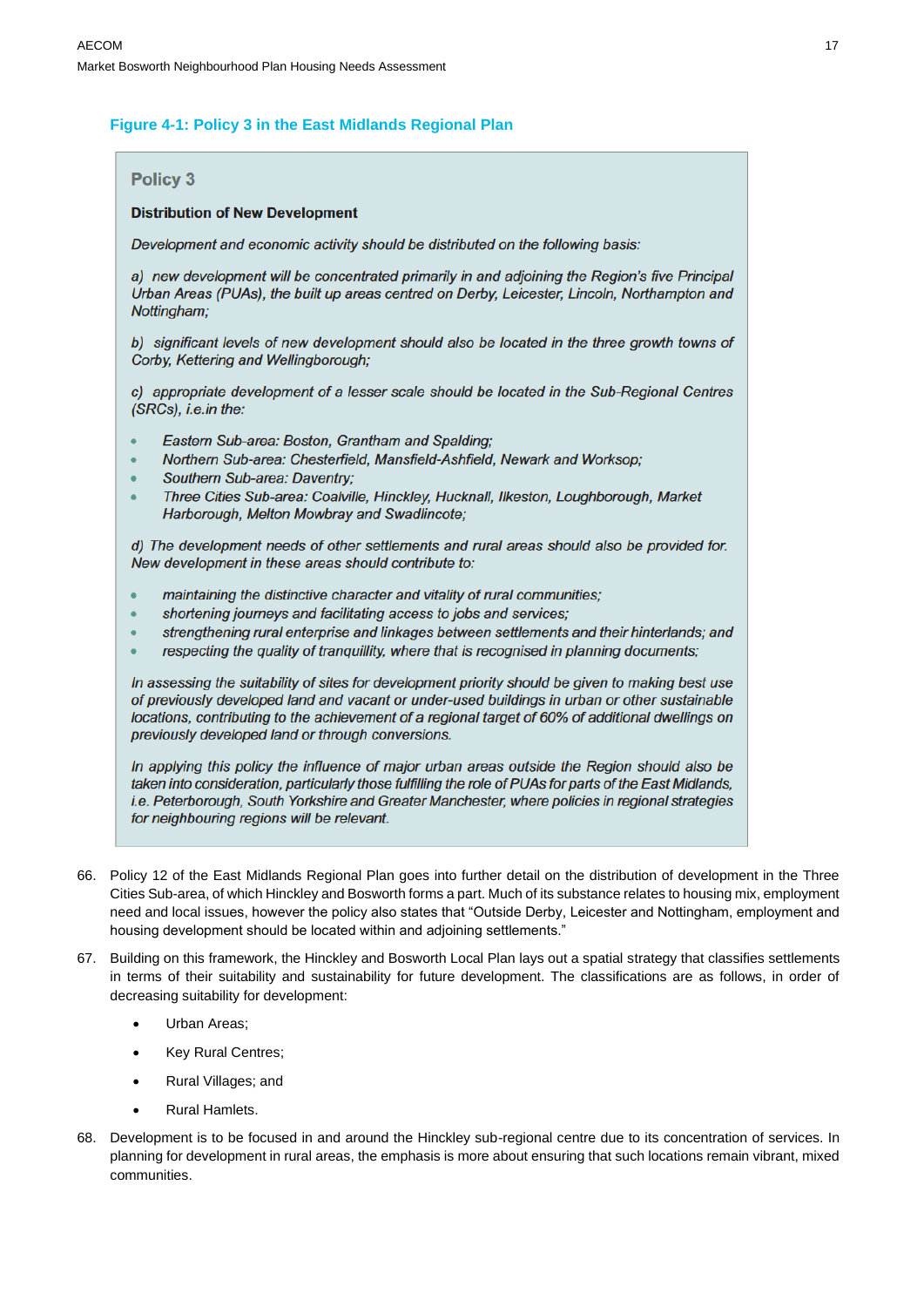- 69. In this settlement hierarchy, Market Bosworth is classified as a Key Rural Centre. Key Rural Centres, of which there are nine, are classified as such if they contain more than 1,500 people and offer a selection of key amenities and transport services. They are intended to become (or maintain their status as) focal points for their surrounding rural communities.
- 70. Key Rural Centres are further sub-divided into those that are closely connected to Leicester, those located within the National Forest, and those that stand alone. Market Bosworth is classified as a Key Rural Centre that stands alone. The focus for this category of settlement is on consolidating and improving existing services, supporting rural population levels, and maintaining the sense of individual settlement identity.
- 71. This is all useful context insofar as it reveals HBBC's strategy for the pattern and scale of development across the borough. However, the distribution of future development across the settlement hierarchy is not quantified in a way that is directly useable for this exercise. HBBC does not state what proportion of the borough's new development should be focused in the Key Rural Centres, nor which of those Centres are intended to host more or less development than any of the others. Site allocations are given for all settlements in the Site Allocations and Development Management DPD, which does quantify the distribution of development within the time horizon of the Local Plan, but these allocations may be informed as much by site availability as local need, and it is not impossible to disentangle those factors from the 'pure' spatial strategy intended by HBBC.
- 72. There is therefore no statistically robust way of adjusting the baseline HNF calculated above with reference to HBBC's spatial strategy. That said, the fact that population figures are a key consideration in HBBC's classification of Hinckley and Bosworth's settlements means that the baseline approach to calculating the HNF taken above – a key input to which being the proportion of Hinckley and Bosworth's population living in the Market Bosworth NA – suggests that the spatial strategy is already reflected to some degree.
- 73. In conclusion, having reviewed the strategy for the pattern and scale of development across Hinckley and Bosworth, the baseline HNF for Market Bosworth of 9 dwellings per annum, or 108 in total over the Plan period, should not be adjusted.

### 4.4 Past dwelling completions (Step 3)

- 74. The next step is to subtract any net completions of new dwellings that have occurred since the beginning of the Neighbourhood Plan period, i.e. the period between 2014 and present, as well as considering commitments.
- 75. HBBC have confirmed that there have been 16 net additional dwelling completions in the Market Bosworth NA between 1 April 2014 and 31 March 2020 (dates align with annual monitoring periods). As of 23 June 2020, there are currently 88 dwelling commitments (i.e. planning permissions that are yet to be implemented). AECOM recommends that commitments should not yet be discounted from the overall quantity figure; it is only once they are completed that this can take place and indeed, a proportion of planning permissions are not implemented.
- 76. After deducting the 16 completions from the HNF of 108 dwellings (over the entire Plan period), a residual HNF of 92 dwellings remains. Because six years have elapsed since the beginning of the Plan period, this residual HNF therefore equates to 15 dwellings (rounded) per year for the remainder of the Plan period to 2026.
- 77. The residual HNF of 92 dwellings would nearly be met by the number of outstanding dwelling commitments (88 dwellings). Assuming that the 8 committed dwellings are built by 2026, Market Bosworth's development needs (in terms of overall quantity, if not mix) would be met through the provision of only 4 additional homes.
- 78. The neighbourhood planners may, however, wish to allocate more homes to exceed their HNF or to insure against the eventuality that some of the 88 outstanding commitments do not get built.

### 4.5 Final Housing Need Figure

- 79. Based on the evidence above, this HNA recommends an overall HNF of 108 dwellings, which equates to 9 dwellings per year between 2014 and 2026, or a residual HNF of 92 dwellings, which equates to 15 (rounded) dwellings per year between 2020 and 2026. However, there are currently 88 outstanding dwelling commitments in the NA, which would be nearly sufficient to satisfy the total housing need identified here if they are all implemented, leaving only 4 further homes to be required.
- 80. Note for comparison that the potential minimum housing need for the ward of Cadeby, Carlton and Market Bosworth with Shackerstone provided in the 2019 Housing Needs Study for Hinckley and Bosworth was expressed as a range of between 14 and 18 dwellings per year depending on the demographic scenario used. Given that Market Bosworth, at 2,097 people, constitutes 60% of the wider ward's total population of 3,492 (at the time of the 2011 Census), it can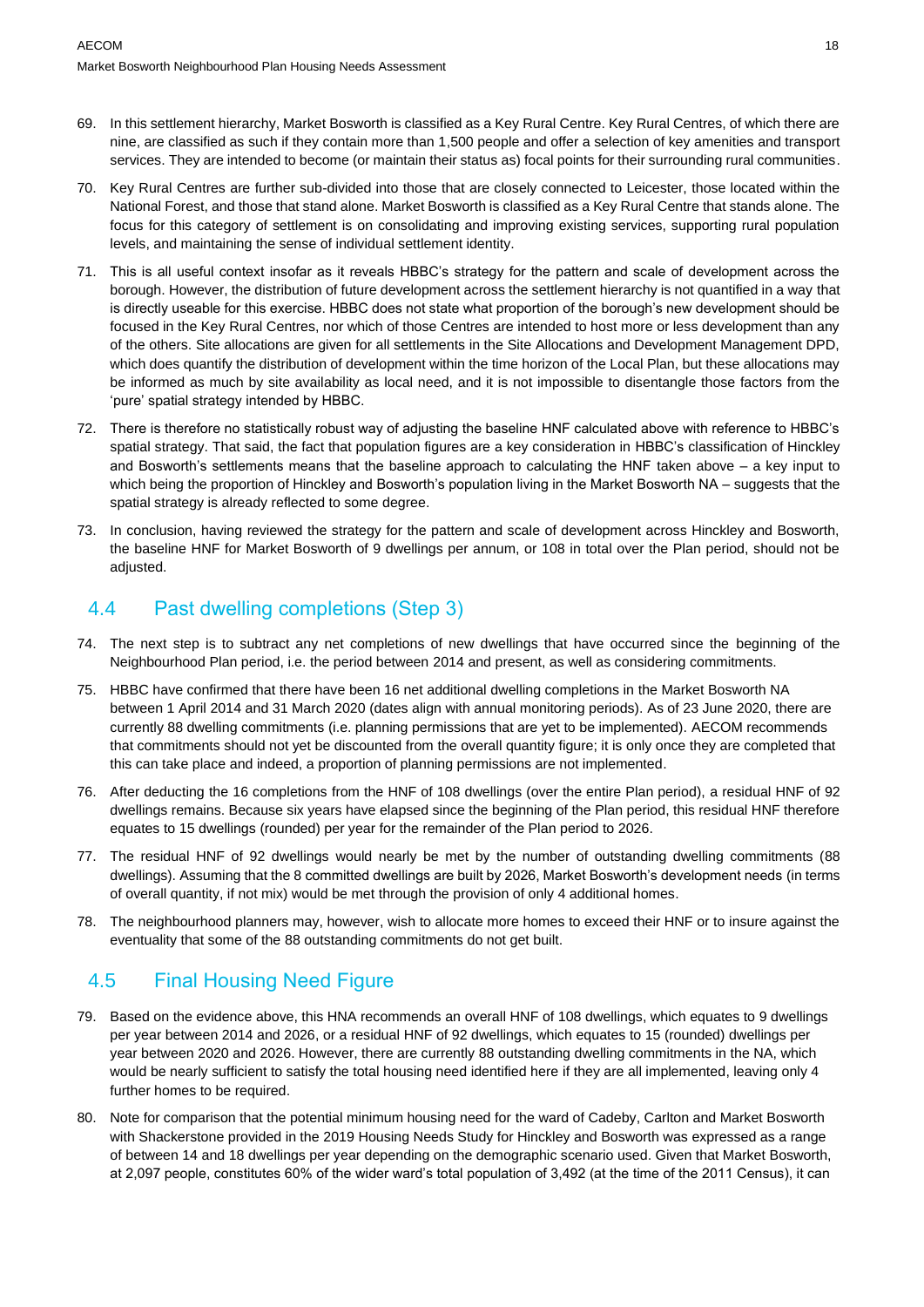be considered reasonable to assume that Market Bosworth's share of the ward's potential housing need is also approximately 60%.

- 81. This would equate to 8-11 (rounded) dwellings per year, which aligns closely with the baseline HNF calculated here of 9 dwellings per year. The Housing Needs Study states that "caution should be used when interpreting these figures, and they should not be considered as a target for any particular area". If a similar methodology is employed when HBBC provide MBPC with a final HRF for the NA, it is likely to produce a similar HNF to that identified here.
- 82. The housing figure for Hinckley and Bosworth is derived from the Government's Standard Methodology and is likely to change annually as the Government publish new affordability data each year and new household projections approximately every two years. This could impact on the number of homes required in Hinckley and Bosworth and any indicative housing requirement figure provided by Hinckley and Bosworth for neighbourhood areas.
- 83. At the time the final Neighbourhood Plan housing requirement figure is provided by Hinckley and Bosworth, it can be considered to supersede the provisional calculation within this study. Consequently, there is a need for the neighbourhood group to continue to engage with the LPA to confirm the final housing figure for the Neighbourhood Plan.
- 84. On the basis of the residual HNF of 92 identified here, it is possible to estimate the potential delivery of Affordable Housing in the Market Bosworth NA during the Plan period. Policy 15 in the Hinckley and Bosworth Local Plan 2006- 2026 requires that all sites providing 4 dwellings or more (or measuring 0.13 ha or more) outside of the Urban Area provide Affordable Housing at a rate of 40% of all housing. Assuming that 92 new dwellings come forward in Market Bosworth on sites large enough to meet the threshold described in Policy 15, approximately 37 units of Affordable Housing can be expected to be provided.
- 85. Policy 15 also goes further to set a target split, within Affordable Housing, between social rented accommodation (75%) and intermediate housing, such as shared ownership, discounted market housing and the Government's new First Homes product (25%). If this target tenure split is achieved for a total of 37 units of Affordable Housing, approximately 28 dwellings will be delivered as social rented accommodation and 9 dwellings as intermediate tenures.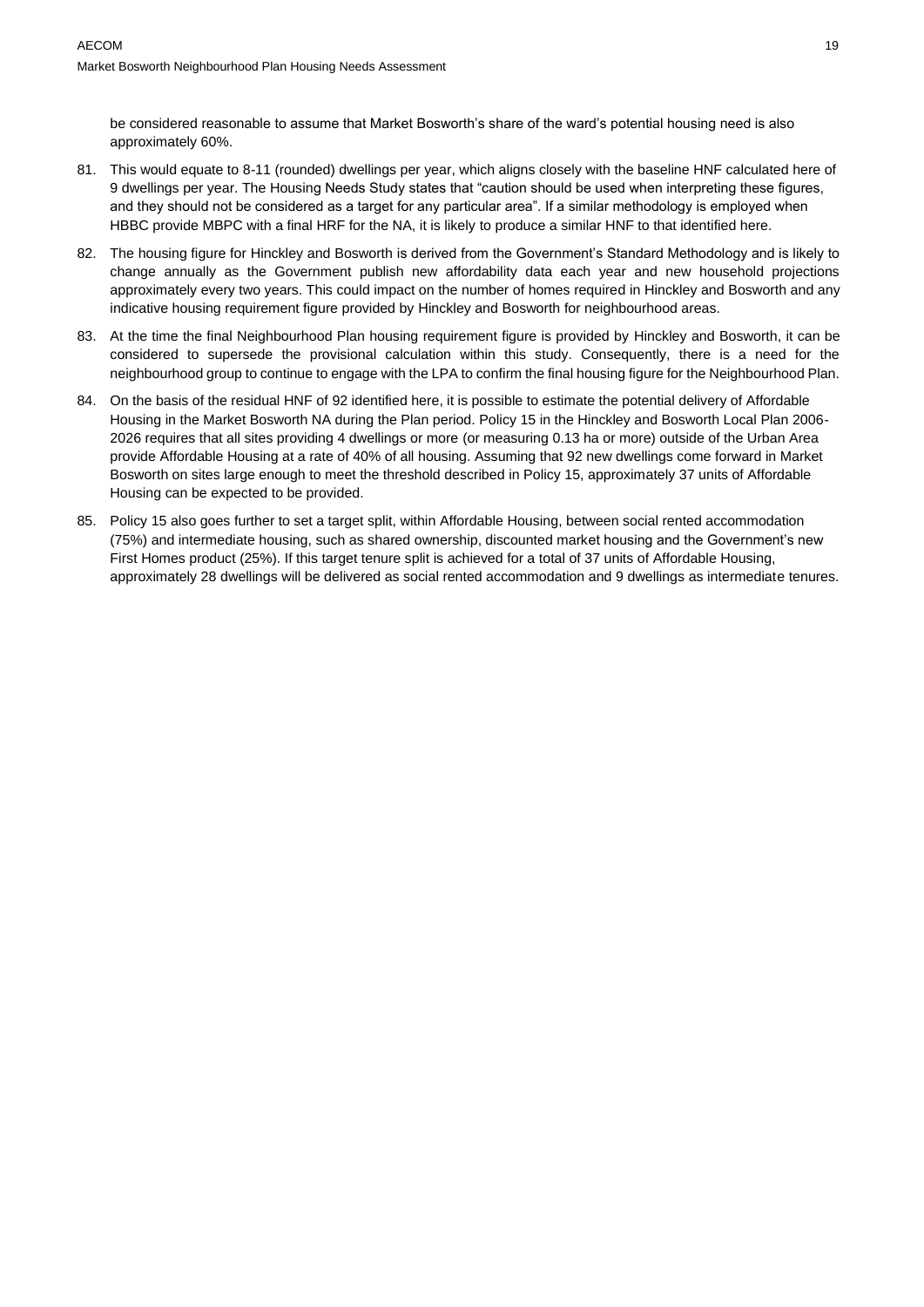## **5. Conclusions**

### 5.1 Overview

86. [Table 5-1](#page-19-0) below sets out in full the conclusions and recommendations of this Neighbourhood Plan housing needs assessment, based on the evidence reviewed and analysed.

<span id="page-19-0"></span>**Table 5-1: Summary of study findings specific to Market Bosworth with a potential impact on Neighbourhood Plan housing policies**

| <b>Issue</b>                       | Summary of evidence and data assessed                                                                                                                                                                                                                                                                                                                    | <b>Conclusions and recommendations</b>                                                                                                                                                                                                                                  |
|------------------------------------|----------------------------------------------------------------------------------------------------------------------------------------------------------------------------------------------------------------------------------------------------------------------------------------------------------------------------------------------------------|-------------------------------------------------------------------------------------------------------------------------------------------------------------------------------------------------------------------------------------------------------------------------|
|                                    | The overall housing need for Hinckley and<br>Bosworth is calculated to be 452 net additional<br>dwellings per year.<br>At the time of the last Census, there were 2,097<br>people living in Market Bosworth, or 2% of the<br>105,078 people in Hinckley and Bosworth.                                                                                    | In conclusion, this HNA recommends<br>an overall HNF of 108 dwellings, which<br>equates to 9 dwellings per year<br>between 2014 and 2026, or a residual<br>HNF of 92 dwellings, which equates to<br>15 (rounded) dwellings per year<br>between 2020 and 2026. There are |
|                                    | Therefore, applying this percentage (2%) to<br>Hinckley and Bosworth's LHN of 452 gives an<br>indicative HNF for Market Bosworth of 9<br>dwellings (rounded) per annum, or 108 dwellings<br>over the Neighbourhood Plan period 2014-2026.                                                                                                                | currently 88 outstanding dwelling<br>commitments in the NA, which should<br>be nearly sufficient to satisfy the total<br>housing need identified here (if they are<br>all implemented).                                                                                 |
|                                    | This indicative HNF may, in the next step, be<br>adjusted in light of HBBC's strategy for the<br>pattern and scale of development across the<br>borough. Having reviewed this spatial strategy,<br>in which Market Bosworth is classified as a Key<br>Rural Centre, AECOM has, however,<br>determined that the indicative HNF cited above                | The neighbourhood planners may,<br>however, wish to allocate more homes<br>to exceed this HNF or to insure against<br>the eventuality that some of the 88<br>outstanding commitments do not get<br>built in the timeframe of the Plan.                                  |
| Quantity of housing to<br>plan for | should not be adjusted.<br>HBBC have confirmed that there have been 16                                                                                                                                                                                                                                                                                   | When HBBC provides a final HRF it will<br>supersede the figure provided in this                                                                                                                                                                                         |
|                                    | dwelling completions in the Market Bosworth NA<br>between 1 April 2014 and 31 March 2020. As of<br>23 June 2020, there are currently 88 dwelling<br>commitments over the same period.                                                                                                                                                                    | HNA (if it comes to a different total).                                                                                                                                                                                                                                 |
|                                    | After deducting the 16 completions from the<br>HNF of 108 dwellings (over the entire Plan<br>period), a residual HNF of 92 dwellings remains.<br>Because six years have elapsed since the<br>beginning of the Plan period, this residual HNF<br>therefore equates to 15 dwellings (rounded) per<br>year for the remainder of the Plan period to<br>2026. |                                                                                                                                                                                                                                                                         |
|                                    | However, the residual HNF of 88 dwellings<br>would nearly be met by the number of<br>outstanding dwelling commitments (88<br>dwellings). Assuming that they are built by<br>2026, Market Bosworth's development needs (in<br>terms of overall quantity, if not mix) can be met<br>through the provision of a further 4 homes.                            |                                                                                                                                                                                                                                                                         |
|                                    |                                                                                                                                                                                                                                                                                                                                                          |                                                                                                                                                                                                                                                                         |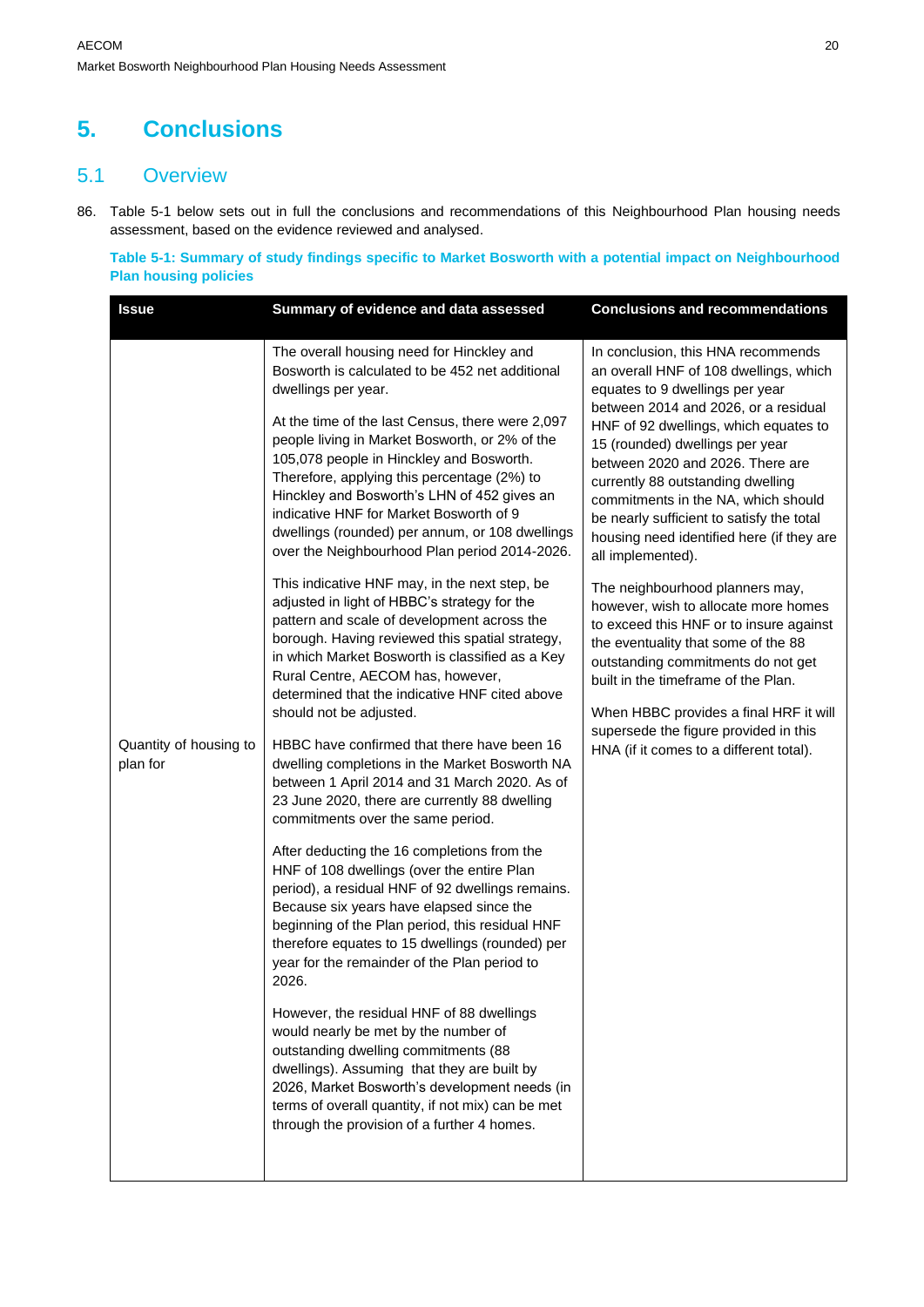### 5.2 Recommendations for next steps

- 87. We recommend that the neighbourhood planners should, as a next step, discuss the contents and conclusions with Hinckley and Bosworth, bearing the following in mind where relevant:
	- All Neighbourhood Planning Basic Conditions, but in particular the following: Condition A, namely that the Neighbourhood Plan has regard to national policies and advice contained in guidance issued by the Secretary of State; Condition D, that the making of the Neighbourhood Plan contributes to the achievement of sustainable development; and Condition E, which is the need for the Neighbourhood Plan to be in general conformity with the strategic policies of the adopted development plan;
	- The views of Hinckley and Bosworth in particular in relation to the quantity of housing that should be planned for;
	- The views of local residents;
	- The views of other relevant local stakeholders, including housing developers and estate agents; and
	- The numerous supply-side considerations, including local environmental constraints, the location and characteristics of suitable land, and any capacity work carried out by Hinckley and Bosworth, including but not limited to the Strategic Housing Land Availability Assessment (SHLAA).
- 88. This assessment has been provided in good faith by AECOM consultants on the basis of housing data, national guidance and other relevant and available information current at the time of writing.
- 89. Bearing this in mind, it is recommended that MBPC should monitor carefully strategies and documents with an impact on housing policy produced by the Government, Hinckley and Bosworth or any other relevant party and review the Neighbourhood Plan accordingly to ensure that general conformity is maintained.
- 90. At the same time, monitoring on-going demographic or other trends over the Neighbourhood Plan period will help ensure the continued relevance and credibility of its policies.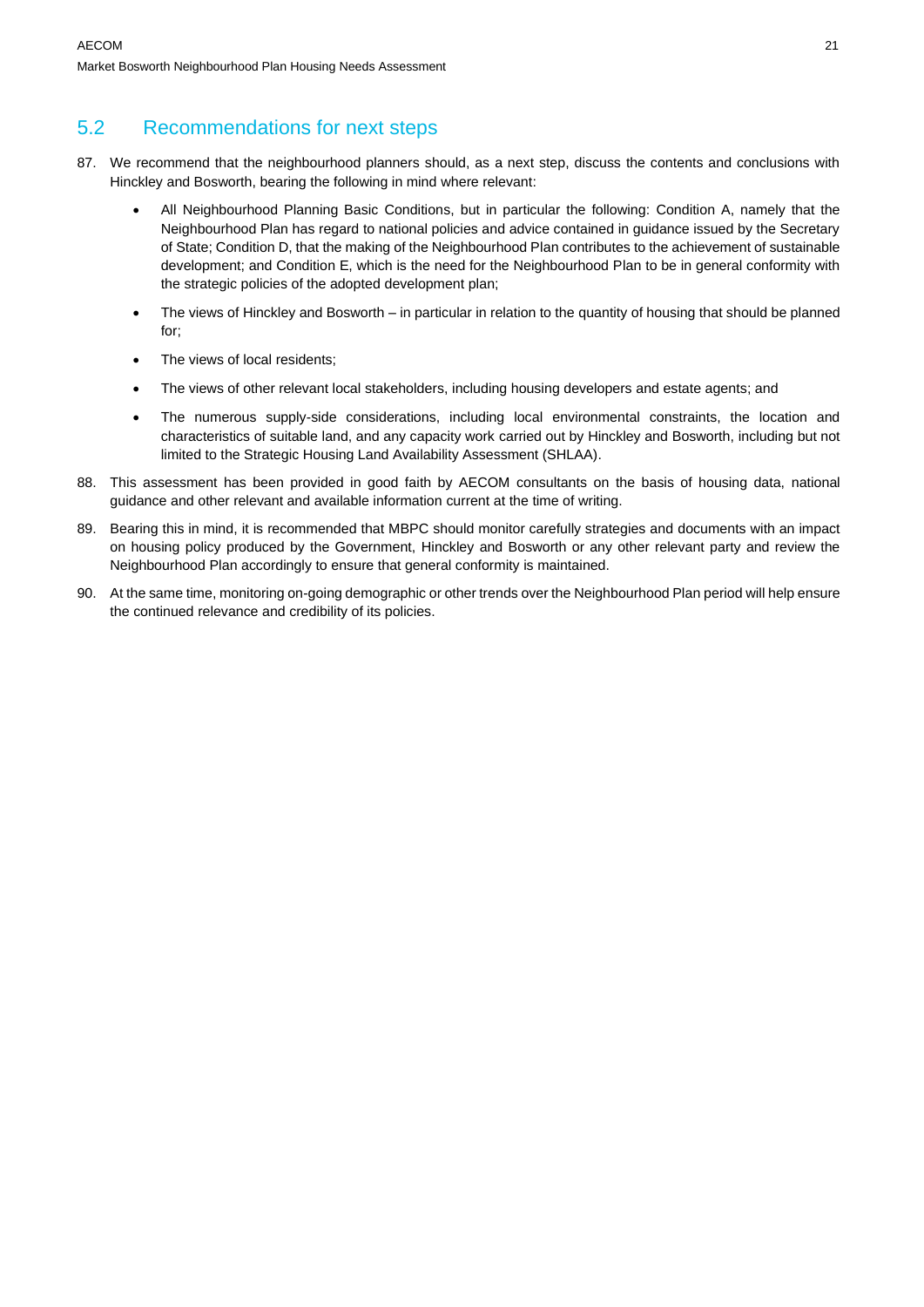## **Appendix A : Completions and Commitments Data**

91. HBBC have provided data on number of the housing completions in the Market Bosworth NA between 1 April 2014 and 31 March 2020 (dates which align with annual monitoring periods). The detailed list of completions by planning application reference number is presented in [Table 5-2](#page-21-0) below.

| Reference    | <b>Address</b>                          | <b>Dwellings</b> |
|--------------|-----------------------------------------|------------------|
| 16/00281/FUL | Kingscliffe, 48 Barton Road             |                  |
| 19/00254/FUL | The Batter of Bosworth, 29 Station Road |                  |
| 18/00758/FUL | 3 Main Street                           | -1               |
| 17/00068/FUL | 255 Station Road                        |                  |
| 16/01164/FUL | Kingscliffe, 48 Barton Road             | 1                |
| 14/00878/FUL | Holy Bones, 10 Church Street            |                  |
| 15/00776/COU | 10 Park Street                          | -1               |
| 12/00358/FUL | Land off Pipistrelle Drive              | 6                |
| 15/00153/FUL | Little Friezeland Farm                  |                  |
| 14/00098/FUL | 7 Harcourt Spinney                      | 1                |
| 14/00554/FUL | South Farm, 64 Shenton Lane             | 3                |
| 15/00543/COU | 3 Main Street                           | -1               |
| 11/00826/REM | 119 Station Road                        | 1                |
| 13/00789/FUL | 118 Station Road                        | 2                |
|              | Total                                   | 16               |

<span id="page-21-0"></span>**Table 5-2: Dwelling completions in Market Bosworth NA, 2014-2020**

92. HBBC have also provided a full list of outstanding dwelling commitments that is accurate as of 1 July 2020. This is presented in [Table 5-3](#page-21-1) below.

<span id="page-21-1"></span>**Table 5-3: Dwelling commitments (net additional units) in Market Bosworth NA, as of 1 July 2020**

| Reference      | <b>Address</b>                      | <b>Dwellings</b> |
|----------------|-------------------------------------|------------------|
| 12/00597/FUL   | Sedgemere, Station Road             | 57               |
| 19/00625/DEEM  | Ambion Court, Southfield Way        | 22               |
| 18/00983/FUL   | Land at Orchard House, Weston Drive | 4                |
| 18/01013/FUL   | 94 Station Road                     |                  |
| 18/00241/OUT   | 16 Beckett Avenue                   |                  |
| 18/00378/FUL   | Land Between 3-15 Shenton Lane      |                  |
| 19/01313/FUL   | 46 Barton Road                      |                  |
| 19/01217/CQGDO | The Barn, Sutton Lane               |                  |
|                | Total                               | 88               |

- 93. Note that the permission for Ambion Court replaces an existing building, so the 'net additional dwellings' the new permission represents requires further explanation.
- 94. Both the existing building and its replacement provide accommodation for older people, with the new scheme composed of 24 sheltered flats and 3 bungalows for the over 60s. The new scheme provides 27 units of housing, but only counts as 22 net additional dwellings because it replaces existing homes (which will be demolished).
- 95. The existing block comprised 5 flats and 26 bedsits. However, only the 5 flats are considered as being replaced in official planning terms. This is because older people's housing can fall into two different use classes – C3 (dwelling houses, the same classification as all mainstream housing) and C2 (associated with a communal establishment,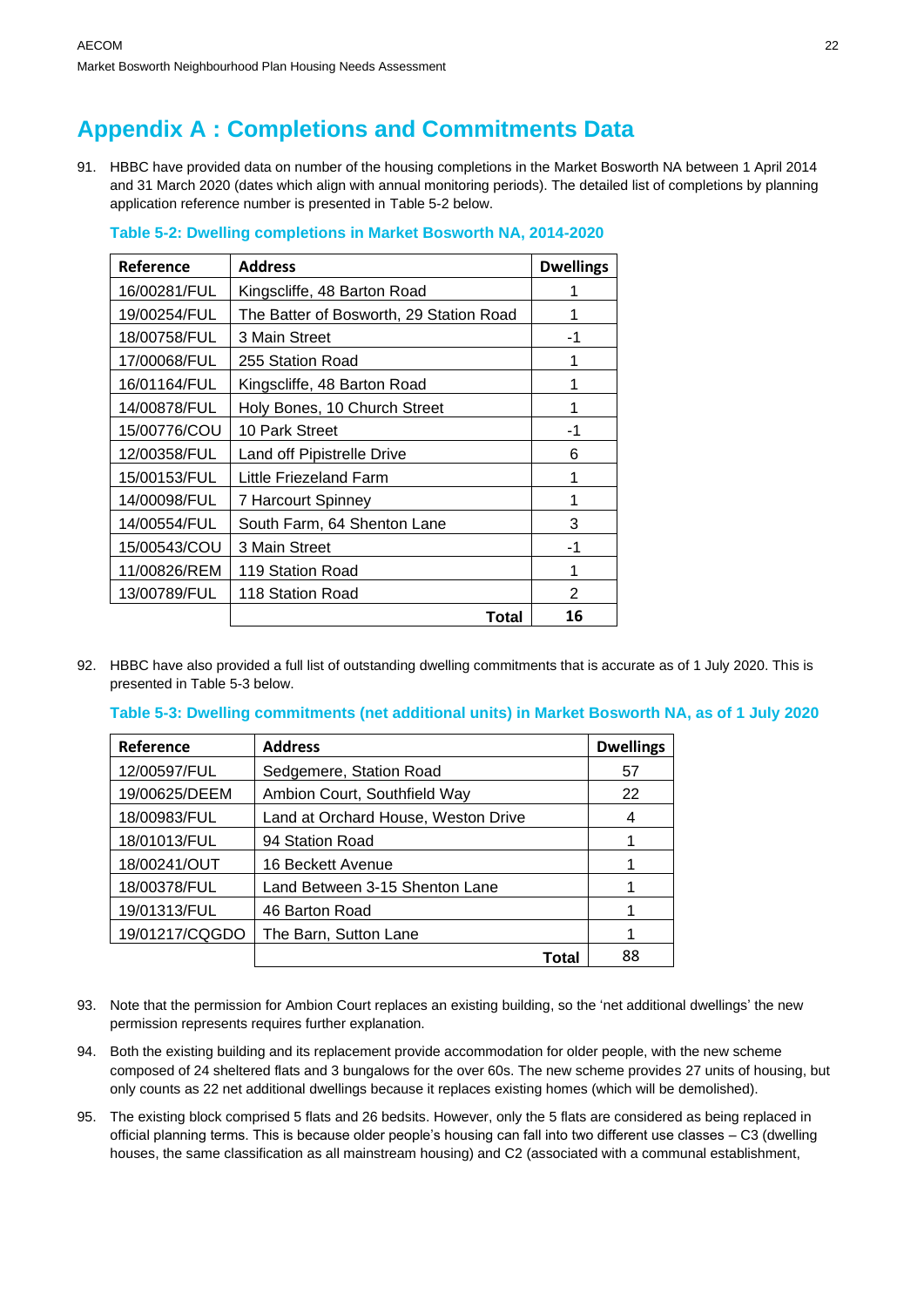which includes care homes and other establishments such as prisons). HBBC have clarified that the 5 existing flats fell into use class C3 but the 26 bedsits fell into use class C2.

- 96. Since commitments data and housing requirements are concerned only with mainstream housing (use class C3), it is only the 5 existing flats that are officially considered as being replaced. As such, the 27 new homes in the 2019 permission are thought of as replacing 5 existing dwellings and supplying 22 new ones. The 26 existing bedsits do not count as being replaced with like-for-like dwelling houses, because they are classified differently.
- 97. The net additional dwellings supplied by this permission is thus 22 (with 5 replacement dwellings being deducted from the total of 27).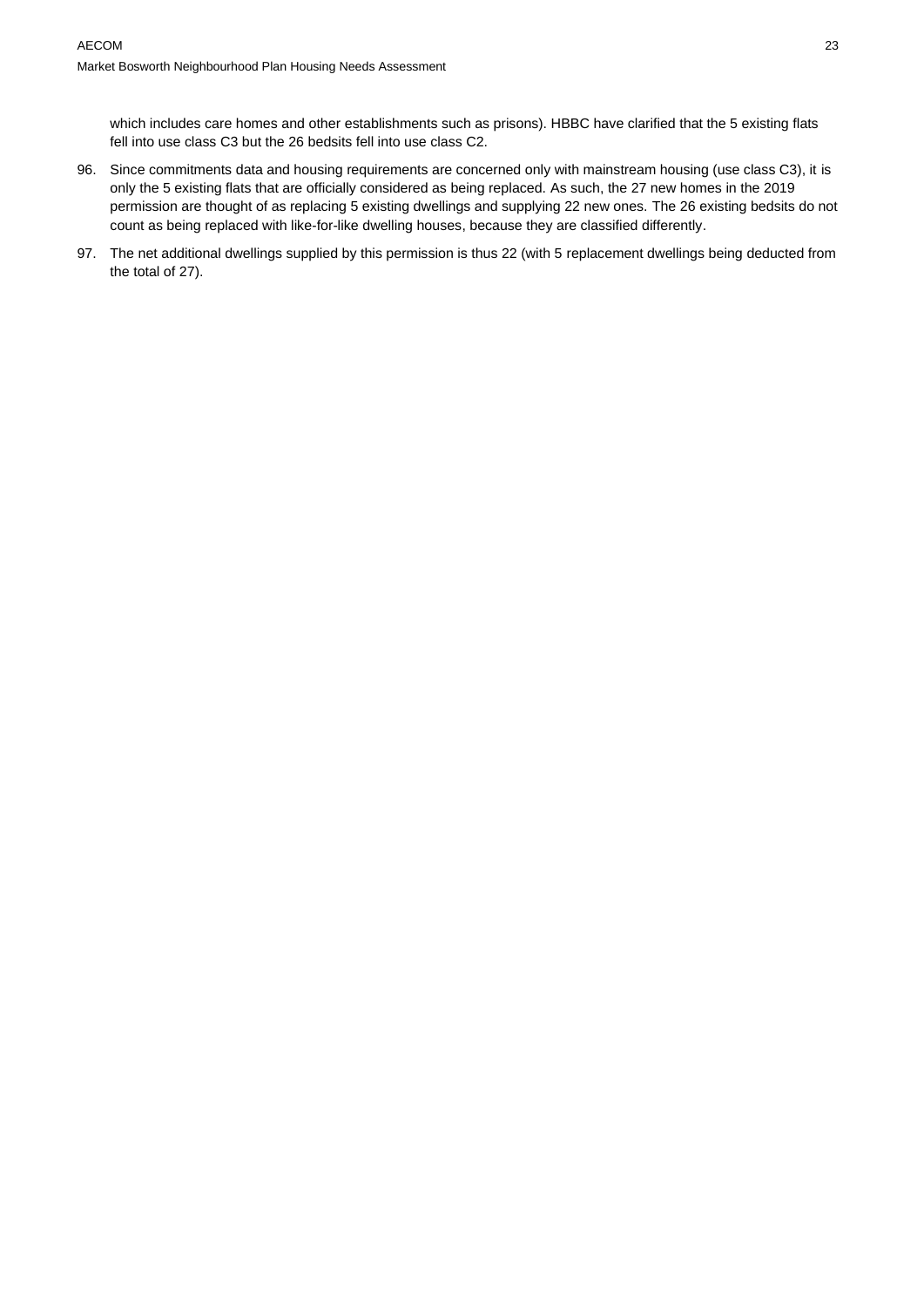## **Appendix B : Housing Needs Assessment Glossary**

#### **Adoption**

This refers to the final confirmation of a local plan by a local planning authority.

#### **Affordability**

The terms 'affordability' and 'affordable housing' have different meanings. 'Affordability' is a measure of whether housing may be afforded by certain groups of households. 'Affordable housing' refers to particular products outside the main housing market.

#### **Affordability Ratio**

Assessing affordability involves comparing housing costs against the ability to pay. The ratio between lower quartile house prices and the lower quartile income or earnings can be used to assess the relative affordability of housing. The Ministry for Housing, Community and Local Governments publishes quarterly the ratio of lower quartile house price to lower quartile earnings by local authority (LQAR) as well as median house price to median earnings by local authority (MAR) e.g. income  $=$  £25,000, house price  $=$  £200,000. House price: income ratio  $=$  £200,000/£25,000  $=$  8, (the house price is 8 times income).

#### **Affordable Housing (NPPF Definition)**

Housing for sale or rent, for those whose needs are not met by the market (including housing that provides a subsidised route to home ownership and/or is for essential local workers); and which complies with one or more of the following definitions:

a) Affordable housing for rent: meets all of the following conditions: (a) the rent is set in accordance with the Government's rent policy for Social Rent or Affordable Rent, or is at least 20% below local market rents (including service charges where applicable); (b) the landlord is a registered provider, except where it is included as part of a Build to Rent scheme (in which case the landlord need not be a registered provider); and (c) it includes provisions to remain at an affordable price for future eligible households, or for the subsidy to be recycled for alternative affordable housing provision. For Build to Rent schemes affordable housing for rent is expected to be the normal form of affordable housing provision (and, in this context, is known as Affordable Private Rent).

b) Discounted market sales housing: is that sold at a discount of at least 20% below local market value. Eligibility is determined with regard to local incomes and local house prices. Provisions should be in place to ensure housing remains at a discount for future eligible households.

c) Other affordable routes to home ownership: is housing provided for sale that provides a route to ownership for those who could not achieve home ownership through the market. It includes shared ownership, relevant equity loans, other low-cost homes for sale (at a price equivalent to at least 20% below local market value) and rent to buy (which includes a period of intermediate rent). Where public grant funding is provided, there should be provisions for the homes to remain at an affordable price for future eligible households, or for any receipts to be recycled for alternative affordable housing provision, or refunded to Government or the relevant authority specified in the funding agreement.

#### **Affordable rented housing**

Rented housing let by registered providers of social housing to households who are eligible for social rented housing. Affordable Rent is not subject to the national rent regime but is subject to other rent controls that require a rent of no more than 80% of the local market rent (including service charges, where applicable). The national rent regime is the regime under which the social rents of tenants of social housing are set, with particular reference to the Guide to Social Rent Reforms (March 2001) and the Rent Influencing Regime Guidance (October 2001). Local market rents are calculated using the Royal Institution for Chartered Surveyors (RICS) approved valuation methods<sup>17</sup>.

#### **Age-Restricted General Market Housing**

A type of housing which is generally for people aged 55 and over and the active elderly. It may include some shared amenities such as communal gardens but does not include support or care services.

<sup>&</sup>lt;sup>17</sup> The Tenant Services Authority has issued an explanatory note on these methods at <http://www.communities.gov.uk/documents/planningandbuilding/pdf/1918430.pdf>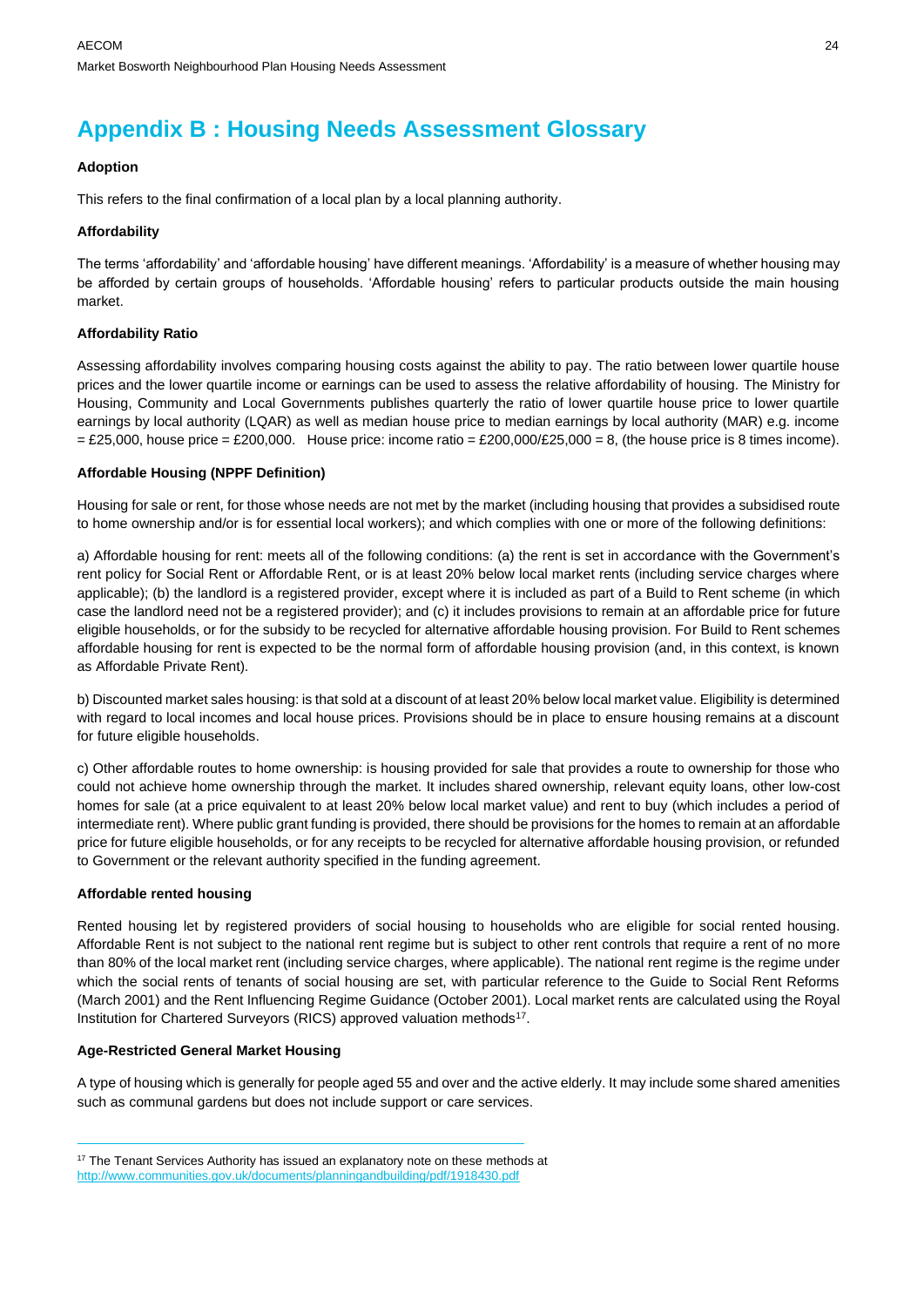#### **Annual Monitoring Report**

A report submitted to the Government by local planning authorities assessing progress with and the effectiveness of a Local Development Framework.

#### **Basic Conditions**

The Basic Conditions are the legal tests that are considered at the examination stage of neighbourhood development plans. They need to be met before a plan can progress to referendum.

#### **Backlog need**

The backlog need constitutes those households who are eligible for Affordable Housing, on account of homelessness, overcrowding, concealment or affordability, but who are yet to be offered a home suited to their needs.

#### **Bedroom Standard<sup>18</sup>**

The bedroom standard is a measure of occupancy (whether a property is overcrowded or under‐occupied, based on the number of bedrooms in a property and the type of household in residence). The Census overcrowding data is based on occupancy rating (overcrowding by number of rooms not including bathrooms and hallways). This tends to produce higher levels of overcrowding/ under occupation. A detailed definition of the standard is given in the Glossary of the EHS Household Report.

#### **Co-living**

Co-living denotes people who do not have family ties sharing either a self-contained dwelling (i.e., a 'house share') or new development akin to student housing in which people have a bedroom and bathroom to themselves, but share living and kitchen space with others. In co-living schemes each individual represents a separate 'household'.

#### **Community Led Housing/Community Land Trusts**

Housing development, provision and management that is led by the community is very often driven by a need to secure affordable housing for local people in the belief that housing that comes through the planning system may be neither the right tenure or price-point to be attractive or affordable to local people. The principle forms of community-led models include cooperatives, co-housing communities, self-help housing, community self-build housing, collective custom-build housing, and community land trusts. By bringing forward development which is owned by the community, the community is able to set rents and/or mortgage payments at a rate that it feels is appropriate. The Government has a range of support programmes for people interested in bringing forward community led housing.

#### **Community Right to Build Order<sup>19</sup>**

A community right to build order is a special kind of neighbourhood development order, granting planning permission for small community development schemes, such as housing or new community facilities. Local community organisations that meet certain requirements or parish/town councils are able to prepare community right to build orders.

#### **Concealed Families (Census definition)<sup>20</sup>**

The 2011 Census defined a concealed family as one with young adults living with a partner and/or child/children in the same household as their parents, older couples living with an adult child and their family or unrelated families sharing a household. A single person cannot be a concealed family; therefore one elderly parent living with their adult child and family or an adult child returning to the parental home is not a concealed family; the latter are reported in an ONS analysis on increasing numbers of young adults living with parents.

#### **Equity Loans/Shared Equity**

An equity loan which acts as a second charge on a property. For example, a household buys a £200,000 property with a 10% equity loan (£20,000). They pay a small amount for the loan and when the property is sold e.g. for £250,000 the lender

<sup>18</sup> See<https://www.gov.uk/government/statistics/english-housing-survey-2011-to-2012-household-report>

<sup>19</sup> See<https://www.gov.uk/guidance/national-planning-policy-framework/annex-2-glossary>

<sup>&</sup>lt;sup>20</sup> See [http://webarchive.nationalarchives.gov.uk/20160107160832/http://www.ons.gov.uk/ons/dcp171776\\_350282.pdf](http://webarchive.nationalarchives.gov.uk/20160107160832/http:/www.ons.gov.uk/ons/dcp171776_350282.pdf)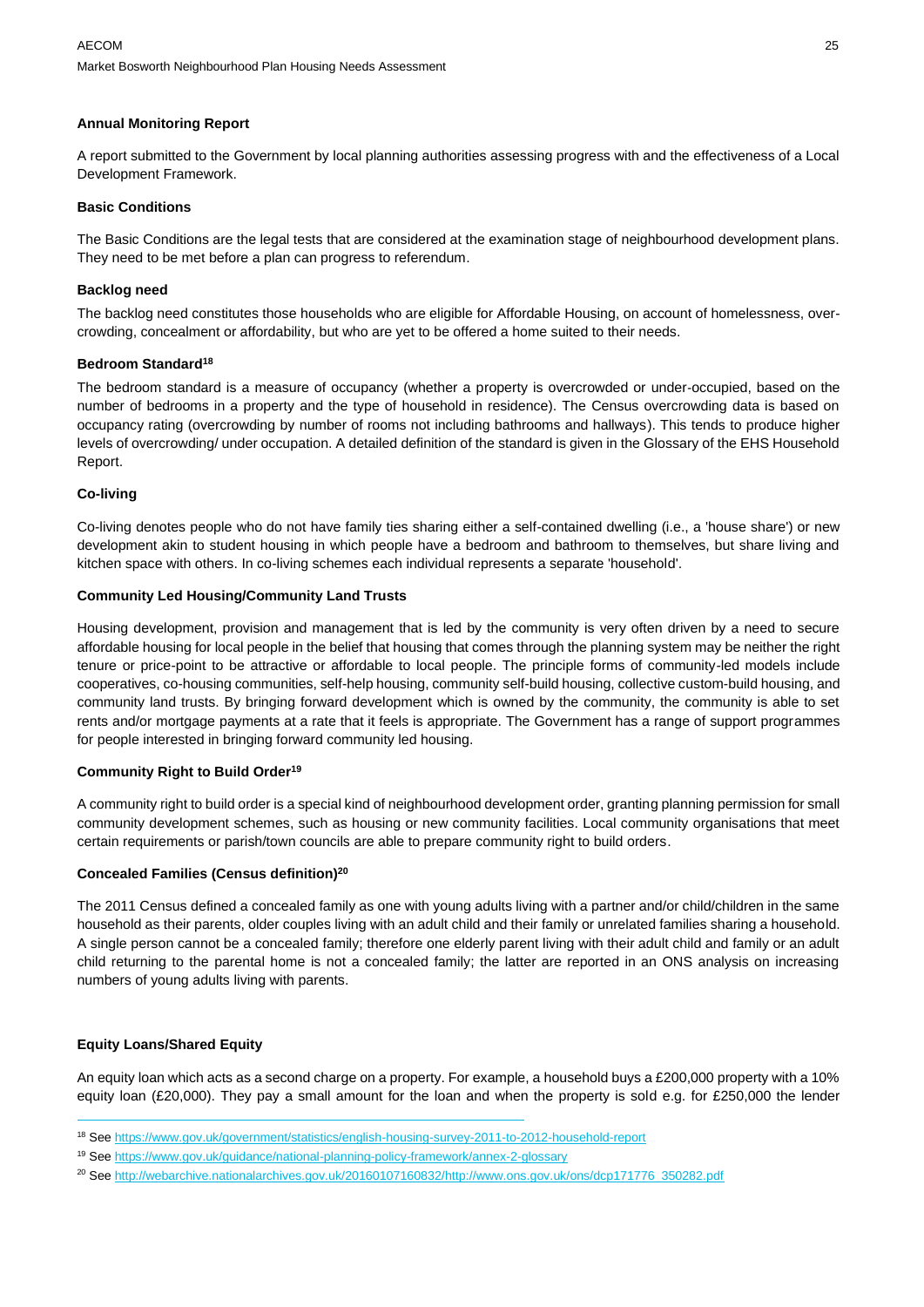receives 10% of the sale cost (£25,000). Some equity loans were available for the purchase of existing stock. The current scheme is to assist people to buy new build.

#### **Extra Care Housing or Housing-With-Care**

Housing which usually consists of purpose-built or adapted flats or bungalows with a medium to high level of care available if required, through an onsite care agency registered through the Care Quality Commission (CQC). Residents are able to live independently with 24 hour access to support services and staff, and meals are also available. There are often extensive communal areas, such as space to socialise or a wellbeing centre. In some cases, these developments are included in retirement communities or villages - the intention is for residents to benefit from varying levels of care as time progresses.

#### **Fair Share**

'Fair share' is an approach to determining housing need within a given geographical area based on a proportional split according to the size of the area, the number of homes in it, or its population.

#### **First Homes**

The Government is consulting on the introduction of First Homes as a new form of discounted market homes which will be provided at least 30% discount on new homes. The intention is that these homes are available to first time buyers as a priority but other households will be eligible depending on agreed criteria. New developments may be required to provide a proportion of Affordable Housing as First Homes (40-80%).

#### **Habitable Rooms**

The number of habitable rooms in a home is the total number of rooms, excluding bathrooms, toilets and halls.

#### **Household Reference Person (HRP)**

The concept of a Household Reference Person (HRP) was introduced in the 2001 Census (in common with other government surveys in 2001/2) to replace the traditional concept of the head of the household. HRPs provide an individual person within a household to act as a reference point for producing further derived statistics and for characterising a whole household according to characteristics of the chosen reference person.

#### **Housing Market Area**

A housing market area is a geographical area defined by household demand and preferences for all types of housing, reflecting the key functional linkages between places where people live and work. It might be the case that housing market areas overlap.

The extent of the housing market areas identified will vary, and many will in practice cut across various local planning authority administrative boundaries. Local planning authorities should work with all the other constituent authorities under the duty to cooperate.

#### **Housing Needs**

There is no official definition of housing need in either the National Planning Policy Framework or the National Planning Practice Guidance. Clearly, individuals have their own housing needs. The process of understanding housing needs at a population scale is undertaken via the preparation of a Strategic Housing Market Assessment (see below).

#### **Housing Needs Assessment**

A Housing Needs Assessment (HNA) is an assessment of housing needs at the Neighbourhood Area level.

#### **Housing Products**

Housing products simply refers to different types of housing as they are produced by developers of various kinds (including councils and housing associations). Housing products usually refers to specific tenures and types of new build housing.

#### **Housing Size (Census Definition)**

Housing size can be referred to either in terms of the number of bedrooms in a home (a bedroom is defined as any room that was intended to be used as a bedroom when the property was built, any rooms permanently converted for use as bedrooms);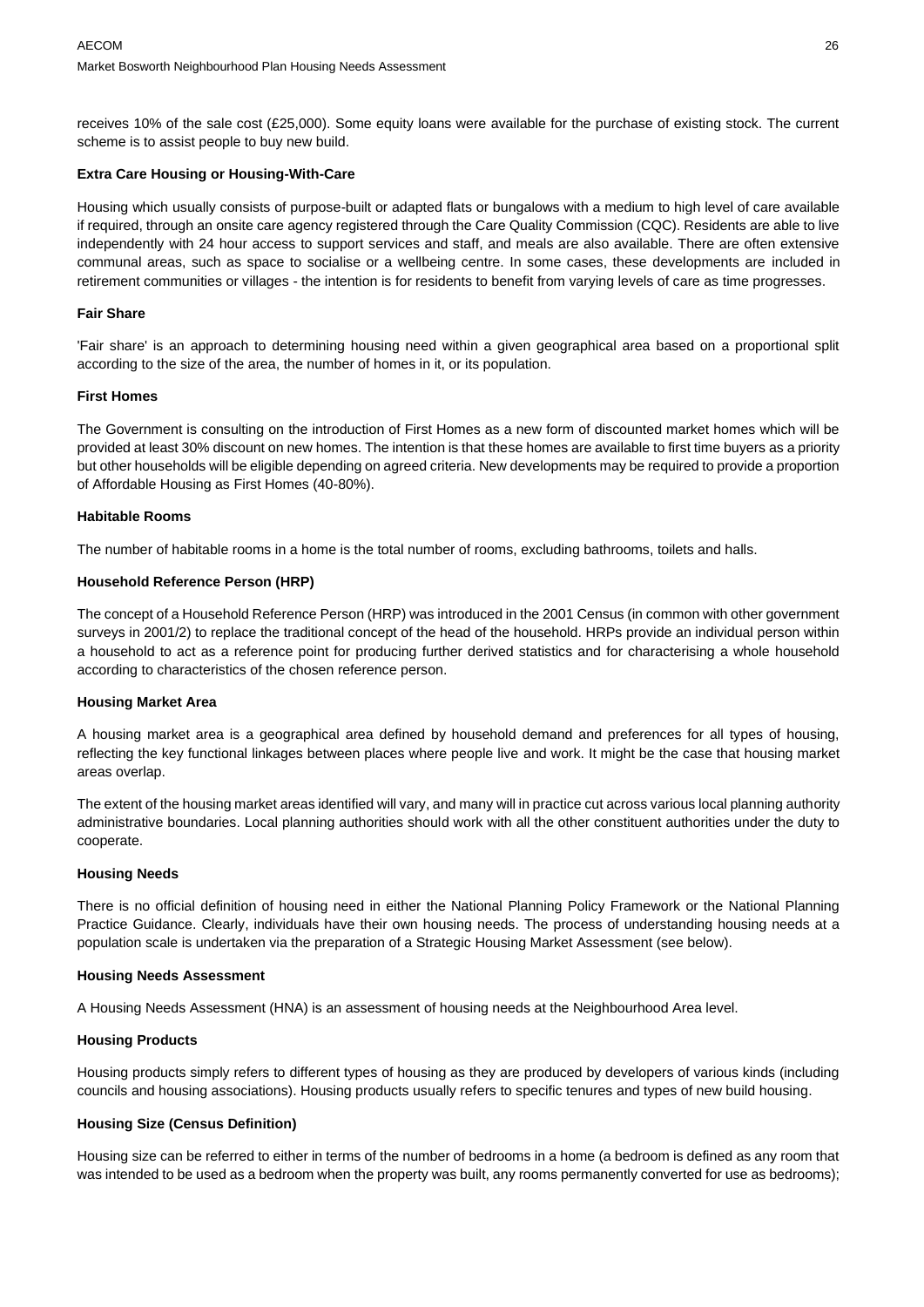or in terms of the number of rooms, excluding bathrooms, toilets halls or landings, or rooms that can only be used for storage. All other rooms, for example, kitchens, living rooms, bedrooms, utility rooms, studies and conservatories are counted. If two rooms have been converted into one they are counted as one room. Rooms shared between more than one household, for example a shared kitchen, are not counted.

#### **Housing Type (Census Definition)**

This refers to the type of accommodation used or available for use by an individual household (i.e. detached, semi-detached, terraced including end of terraced, and flats). Flats are broken down into those in a purpose-built block of flats, in parts of a converted or shared house, or in a commercial building.

#### **Housing Tenure (Census Definition)**

Tenure provides information about whether a household rents or owns the accommodation that it occupies and, if rented, combines this with information about the type of landlord who owns or manages the accommodation.

#### **Income Threshold**

Income thresholds are derived as a result of the annualisation of the monthly rental cost and then asserting this cost should not exceed 35% of annual household income.

#### **Intercensal Period**

This means the period between the last two Censuses, i.e. between years 2001 and 2011.

#### **Intermediate Housing**

Intermediate housing is homes for sale and rent provided at a cost above social rent, but below market levels subject to the criteria in the Affordable Housing definition above. These can include shared equity (shared ownership and equity loans), other low-cost homes for sale and intermediate rent, but not affordable rented housing. Homes that do not meet the above definition of affordable housing, such as 'low-cost market' housing, may not be considered as affordable housing for planning purposes.

#### **Life Stage modelling**

Life Stage modelling is forecasting need for dwellings of different sizes by the end of the Plan period on the basis of changes in the distribution of household types and key age brackets (life stages) within the NA. Given the shared behavioural patterns associated with these metrics, they provide a helpful way of understanding and predicting future community need. This data is not available at neighbourhood level so LPA level data is employed on the basis of the NA falling within its defined Housing Market Area.

#### **Life-time Homes**

Dwellings constructed to make them more flexible, convenient adaptable and accessible than most 'normal' houses, usually according to the Lifetime Homes Standard, 16 design criteria that can be applied to new homes at minimal cost: [http://www.lifetimehomes.org.uk/.](http://www.lifetimehomes.org.uk/)

#### **Life-time Neighbourhoods**

Lifetime neighbourhoods extend the principles of Lifetime Homes into the wider neighbourhood to ensure the public realm is designed in such a way to be as inclusive as possible and designed to address the needs of older people, for example providing more greenery and more walkable, better connected places.

#### **Local Development Order**

An Order made by a local planning authority (under the Town and Country Planning Act 1990) that grants planning permission for a specific development proposal or classes of development.

#### **Local Enterprise Partnership**

A body, designated by the Secretary of State for Communities and Local Government, established for the purpose of creating or improving the conditions for economic growth in an area.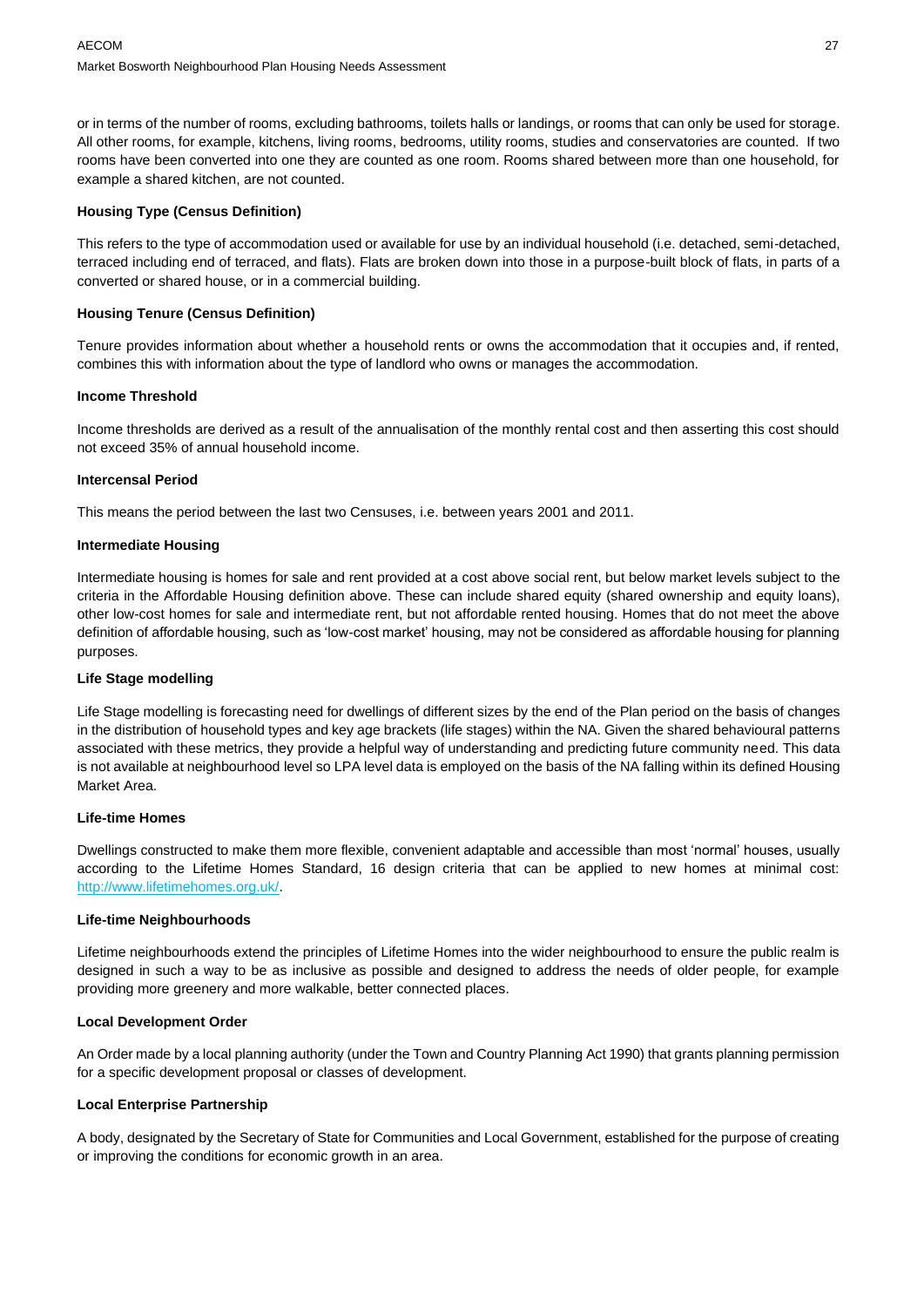#### **Local housing need (NPPF definition)**

The number of homes identified as being needed through the application of the standard method set out in national planning guidance (or, in the context of preparing strategic policies only, this may be calculated using a justified alternative approach as provided for in paragraph 60 of this Framework).

#### **Local Planning Authority**

The public authority whose duty it is to carry out specific planning functions for a particular area. All references to local planning authority apply to the District Council, London Borough Council, County Council, Broads Authority, National Park Authority or the Greater London Authority, to the extent appropriate to their responsibilities.

#### **Local Plan**

This is the plan for the future development of the local area, drawn up by the local planning authority in consultation with the community. In law this is described as the development plan documents adopted under the Planning and Compulsory Purchase Act 2004. Current core strategies or other planning policies form part of the Local Plan and are known as 'Development Plan Documents' (DPDs).

#### **Lower Quartile**

The bottom 25% value, i.e. of all the properties sold, 25% were cheaper than this value and 75% were more expensive. The lower quartile price is used as an entry level price and is the recommended level used to evaluate affordability; for example for first time buyers.

#### **Lower Quartile Affordability Ratio**

The Lower Quartile Affordability Ratio reflects the relationship between Lower Quartile Household Incomes and Lower Quartile House Prices, and is a key indicator of affordability of market housing for people on relatively low incomes.

#### **Market Housing**

Market housing is housing which is built by developers (which may be private companies or housing associations, or Private Registered Providers), for the purposes of sale (or rent) on the open market.

#### **Mean (Average)**

The mean or the average is, mathematically, the sum of all values divided by the total number of values. This is the more commonly used "average" measure as it includes all values, unlike the median.

#### **Median**

The middle value, i.e. of all the properties sold, half were cheaper and half were more expensive. This is sometimes used instead of the mean average as it is not subject to skew by very large or very small statistical outliers.

#### **Median Affordability Ratio**

The Lower Quartile Affordability Ratio reflects the relationship between Median Household Incomes and Median House Prices, and is a key indicator of affordability of market housing for people on middle-range incomes.

#### **Mortgage Ratio**

The mortgage ratio is the ratio of mortgage value to income which is typically deemed acceptable by banks. Approximately 75% of all mortgage lending ratios fell below 4 in recent years $^{21}$ , i.e. the total value of the mortgage was less than 4 times the annual income of the person who was granted the mortgage.

#### **Neighbourhood Development Order (NDO)**

An NDO will grant planning permission for a particular type of development in a particular area. This could be either a particular development, or a particular class of development (for example retail or housing). A number of types of development

<sup>&</sup>lt;sup>21</sup> See<https://www.which.co.uk/news/2017/08/how-your-income-affects-your-mortgage-chances/>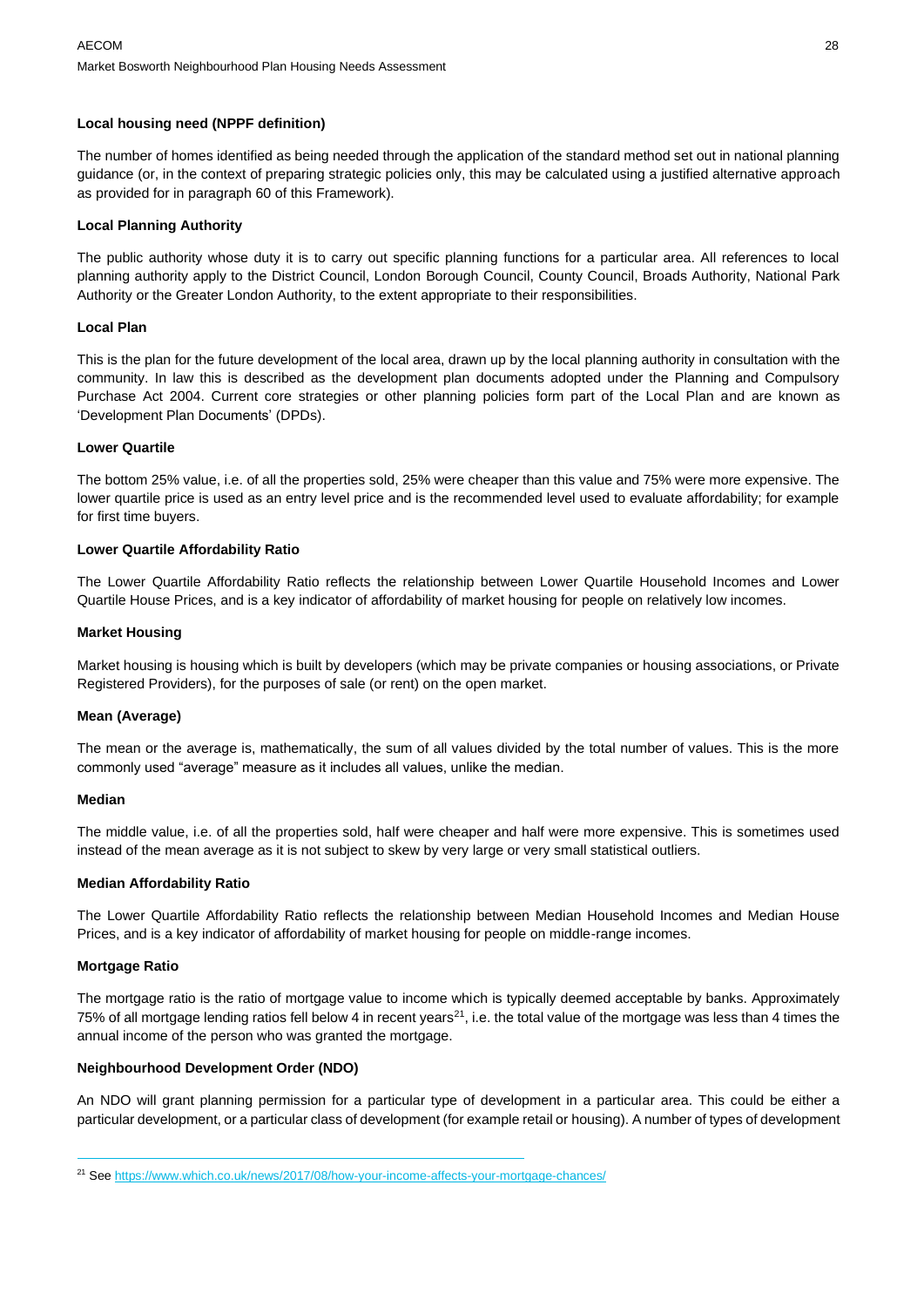will be excluded from NDOs, however. These are minerals and waste development, types of development that, regardless of scale, always need Environmental Impact Assessment, and Nationally Significant Infrastructure Projects.

#### **Neighbourhood plan**

A plan prepared by a Parish or Town Council or Neighbourhood Forum for a particular neighbourhood area (made under the Planning and Compulsory Purchase Act 2004).

#### **Older People**

People over retirement age, including the active, newly-retired through to the very frail elderly, whose housing needs can encompass accessible, adaptable general needs housing for those looking to downsize from family housing and the full range of retirement and specialised housing for those with support or care needs.

#### **Output Area/Lower Super Output Area/Middle Super Output Area**

An output area is the lowest level of geography for publishing statistics, and is the core geography from which statistics for other geographies are built. Output areas were created for England and Wales from the 2001 Census data, by grouping a number of households and populations together so that each output area's population is roughly the same. 175,434 output areas were created from the 2001 Census data, each containing a minimum of 100 persons with an average of 300 persons. Lower Super Output Areas consist of higher geographies of between 1,000-1,500 persons (made up of a number of individual Output Areas) and Middle Super Output Areas are higher than this, containing between 5,000 and 7,200 people, and made up of individual Lower Layer Super Output Areas. Some statistics are only available down to Middle Layer Super Output Area level, meaning that they are not available for individual Output Areas or parishes.

#### **Overcrowding**

There is no single agreed definition of overcrowding, however, utilising the Government's bedroom standard, overcrowding is deemed to be in households where there is more than one person in the household per room (excluding kitchens, bathrooms, halls and storage areas). As such, a home with one bedroom and one living room and one kitchen would be deemed overcrowded if three adults were living there.

#### **Planning Condition**

A condition imposed on a grant of planning permission (in accordance with the Town and Country Planning Act 1990) or a condition included in a Local Development Order or Neighbourhood Development Order.

#### **Planning Obligation**

A legally enforceable obligation entered into under section 106 of the Town and Country Planning Act 1990 to mitigate the impacts of a development proposal.

#### **Purchase Threshold**

Purchase thresholds are calculated by netting 10% off the entry house price to reflect purchase deposit. The resulting cost is divided by 4 to reflect the standard household income requirement to access mortgage products.

#### **Proportionate and Robust Evidence**

Proportionate and robust evidence is evidence which is deemed appropriate in scale, scope and depth for the purposes of neighbourhood planning, sufficient so as to meet the Basic Conditions, as well as robust enough to withstand legal challenge. It is referred to a number of times in the PPG and its definition and interpretation relies on the judgement of professionals such as Neighbourhood Plan Examiners.

#### **Private Rented**

The Census tenure private rented includes a range of different living situations in practice, such as private rented/ other including households living "rent free". Around 20% of the private rented sector are in this category, which will have included some benefit claimants whose housing benefit at the time was paid directly to their landlord. This could mean people whose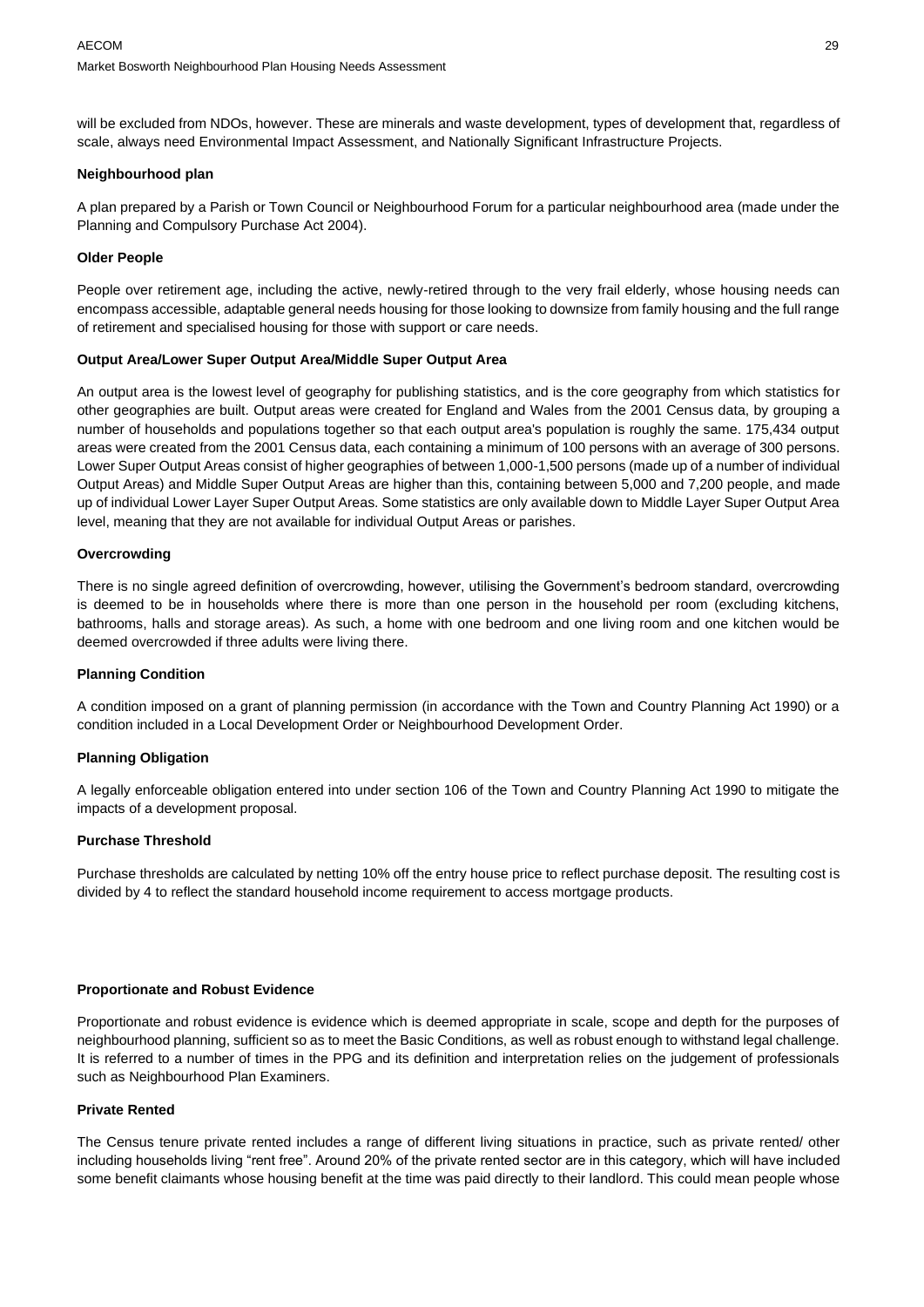rent is paid by their employer, including some people in the armed forces. Some housing association tenants may also have been counted as living in the private rented sector because of confusion about what a housing association is.

#### **Retirement Living or Sheltered Housing**

Housing for older people which usually consists of purpose-built flats or bungalows with limited communal facilities such as a lounge, laundry room and guest room. It does not generally provide care services, but provides some support to enable residents to live independently. This can include 24 hour on-site assistance (alarm) and a warden or house manager.

#### **Residential Care Homes and Nursing Homes**

Housing for older people comprising of individual rooms within a residential building and provide a high level of care meeting all activities of daily living. They do not usually include support services for independent living. This type of housing can also include dementia care homes.

#### **Rightsizing**

Households who wish to move into a property that is a more appropriate size for their needs can be said to be rightsizing. This is often used to refer to older households who may be living in large family homes but whose children have left, and who intend to rightsize to a smaller dwelling. The popularity of this trend is debatable as ties to existing communities and the home itself may outweigh issues of space. Other factors, including wealth, health, status and family circumstance also need to be taken into consideration, and it should not be assumed that all older households in large dwellings wish to rightsize.

#### **Rural Exception Sites**

Small sites used for affordable housing in perpetuity where sites would not normally be used for housing. Rural exception sites seek to address the needs of the local community by accommodating households who are either current residents or have an existing family or employment connection. Small numbers of market homes may be allowed at the local authority's discretion, for example where essential to enable the delivery of affordable dwellings without grant funding.

#### **Shared Ownership**

Housing where a purchaser part buys and part rents from a housing association or local authority. Typical purchase share is between 25% and 75%, and buyers are encouraged to buy the largest share they can afford. Generally applies to new build properties, but re‐sales occasionally become available. There may be an opportunity to rent at intermediate rent level before purchasing a share in order to save/increase the deposit level

#### **Sheltered Housing<sup>22</sup>**

Sheltered housing (also known as retirement housing) means having your own flat or bungalow in a block, or on a small estate, where all the other residents are older people (usually over 55). With a few exceptions, all developments (or 'schemes') provide independent, self-contained homes with their own front doors. There are many different types of scheme, both to rent and to buy. They usually contain between 15 and 40 properties, and range in size from studio flats (or 'bedsits') through to 2 and 3 bedroomed. Properties in most schemes are designed to make life a little easier for older people - with features like raised electric sockets, lowered worktops, walk-in showers, and so on. Some will usually be designed to accommodate wheelchair users. And they are usually linked to an emergency alarm service (sometimes called 'community alarm service') to call help if needed. Many schemes also have their own 'manager' or 'warden', either living on-site or nearby, whose job is to manage the scheme and help arrange any services residents need. Managed schemes will also usually have some shared or communal facilities such as a lounge for residents to meet, a laundry, a guest flat and a garden.

#### **Strategic Housing Land Availability Assessment**

A Strategic Housing Land Availability Assessment (SHLAA) is a document prepared by one or more local planning authorities to establish realistic assumptions about the availability, suitability and the likely economic viability of land to meet the identified need for housing over the Plan period. SHLAAs are sometimes also called LAAs (Land Availability Assessments) or HELAAs (Housing and Economic Land Availability Assessments) so as to integrate the need to balance assessed housing and economic needs as described below.

<sup>&</sup>lt;sup>22</sup> See<http://www.housingcare.org/jargon-sheltered-housing.aspx>